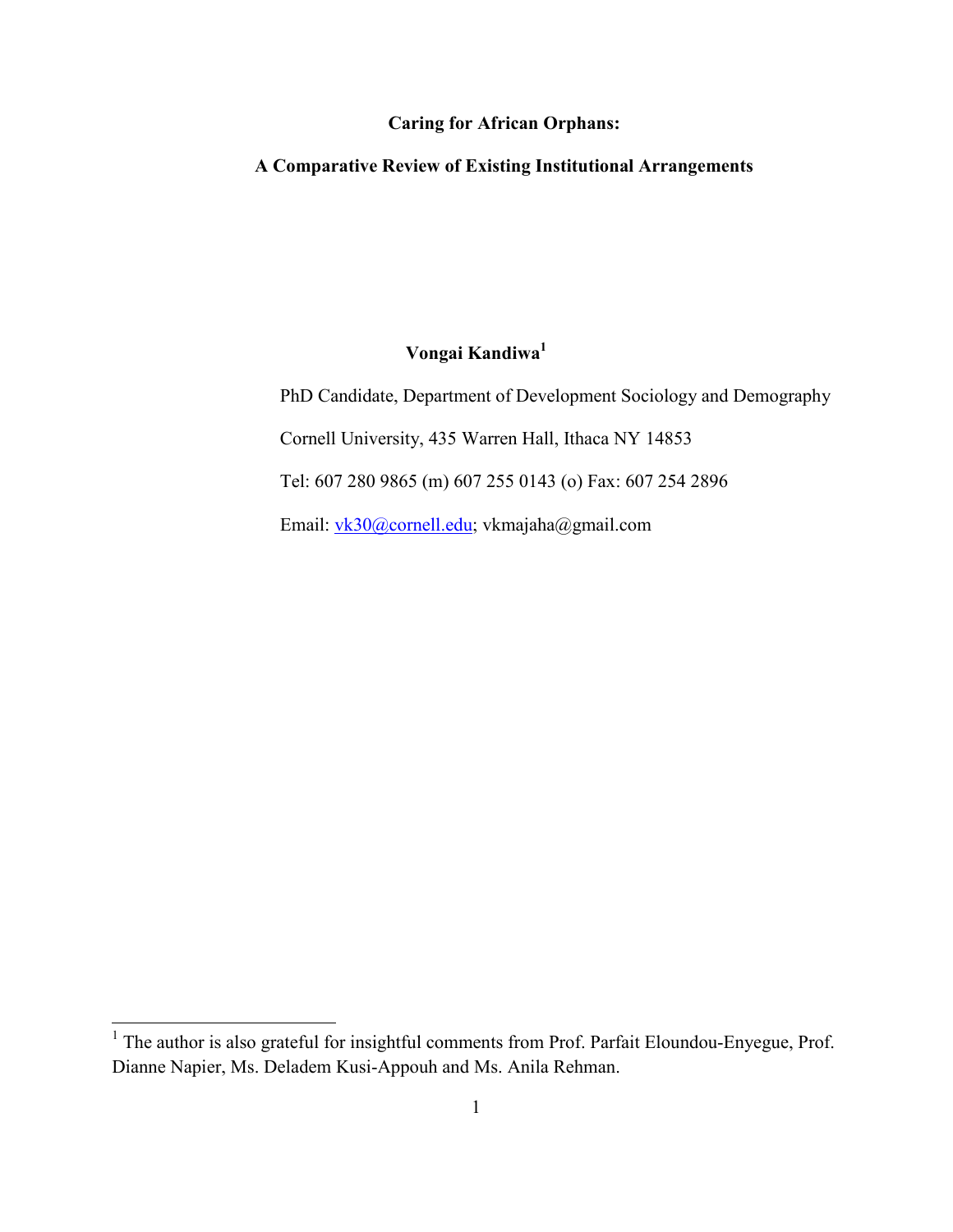#### Caring for African Orphans:

# A Comparative Review of Existing Institutional Arrangements

# Abstract

Africa's orphan population has trebled in the last two decades, and this growth raises questions about how societies care for these orphans. My paper addresses two questions: (1) Do extended families –that have historically been relied upon-- still adequately accommodate orphans in sub Saharan Africa? (2) How effective are alternative arrangements –notably international adoption, foster care, and orphanages-- relative to extended families? I begin with a typology of existing care institutions then develop a framework for analyzing their relative effectiveness. My analysis shows that the extended family system still provides the greatest coverage for African orphans; yet, it is limited in quality and accountability. I then discuss possible complementarity and synergy between the various care institutions.

Keywords: African Orphans, extended family system, foster care, orphanages, adoption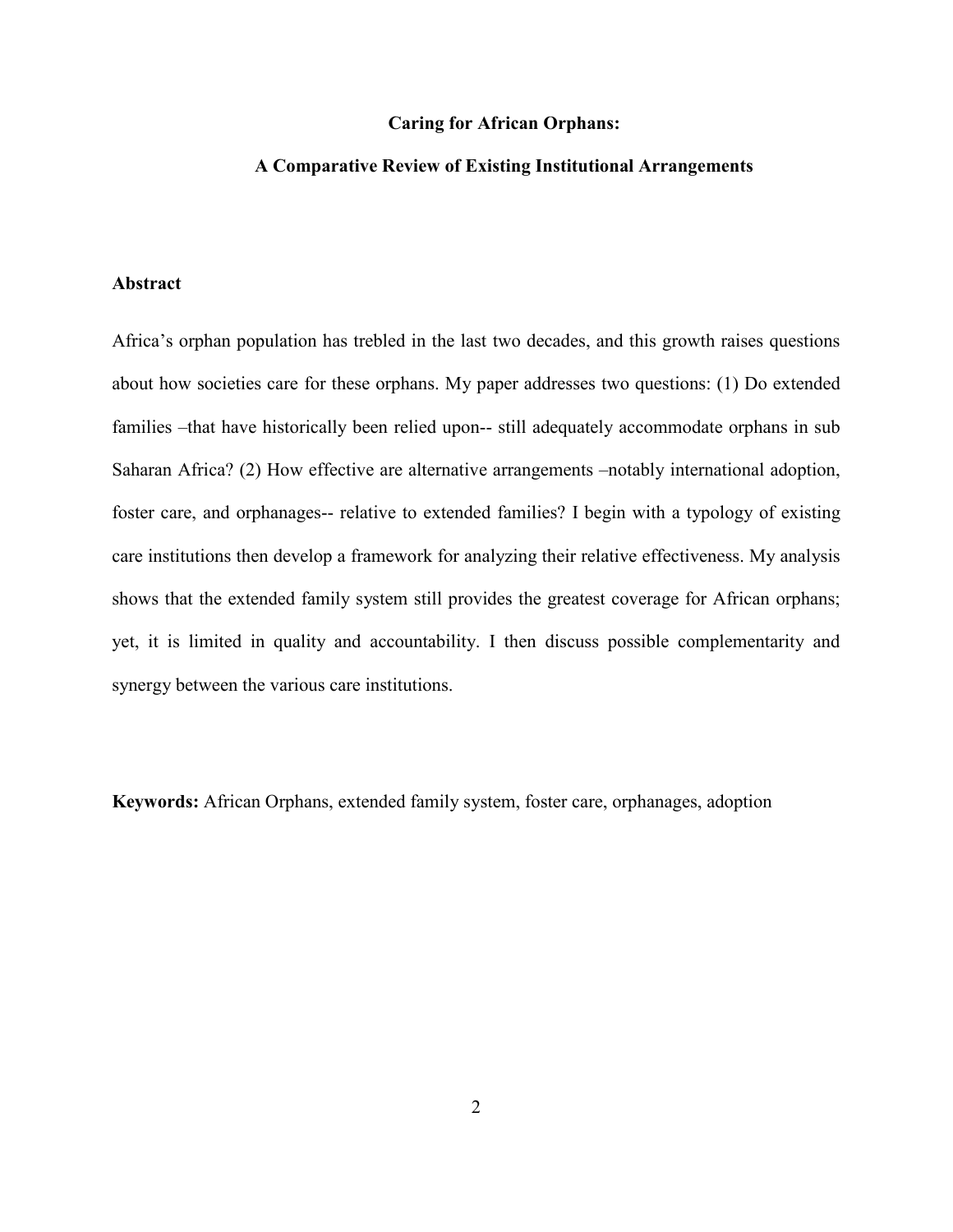#### Introduction

In the last few years, major media outlets raised the global visibility of African children with extensive coverage of African "orphans" being adopted by prominent Western personalities<sup>i</sup> and NGOs such as Zoe's Ark in Chad (Africa Research Bulletin 2007). Much of the media presentation of these transnational acts of kindness portrayed international adoption as an option for African nations struggling with their orphan crises. Yet, the reports fail to shed light on the limits of this system especially when compared to other alternative mechanisms available for the care of orphans. The reality is that other local mechanisms exist, whether formal (domestic adoption, foster care, and orphanages) or informal (extended family systems and child headed households). What remains unclear is their relative effectiveness in caring for, and educating, orphans.

 This moment is timely for understanding the landscape of orphan care because of the depth and pace of the AIDS crises, the international mobilization around universal literacy, and the global economic downturn. While sub Saharan Africa accounts for 10% of the world's population, it carries the greatest burden of the global HIV infection (64%) and its related burden of orphanhood (80% of all orphans). According to UNAIDS, about 20 million children in sub-Saharan African will have lost at least one parent to AIDS by 2010 (UNAIDS 2004, 2008; UNICEF 2006). Most of these orphans will be concentrated in a handful of East and Southern African countries such as South Africa (2.5 million), Tanzania (2.4 million), Kenya (2.3 million), Mozambique (1.5 million), Zimbabwe (1.4 million), and Zambia (1.2 million). A growing body of research on African orphans has monitored the growth in this population (Mishra and Bignami-Van Assche 2008) and investigated its educational outcomes or living arrangements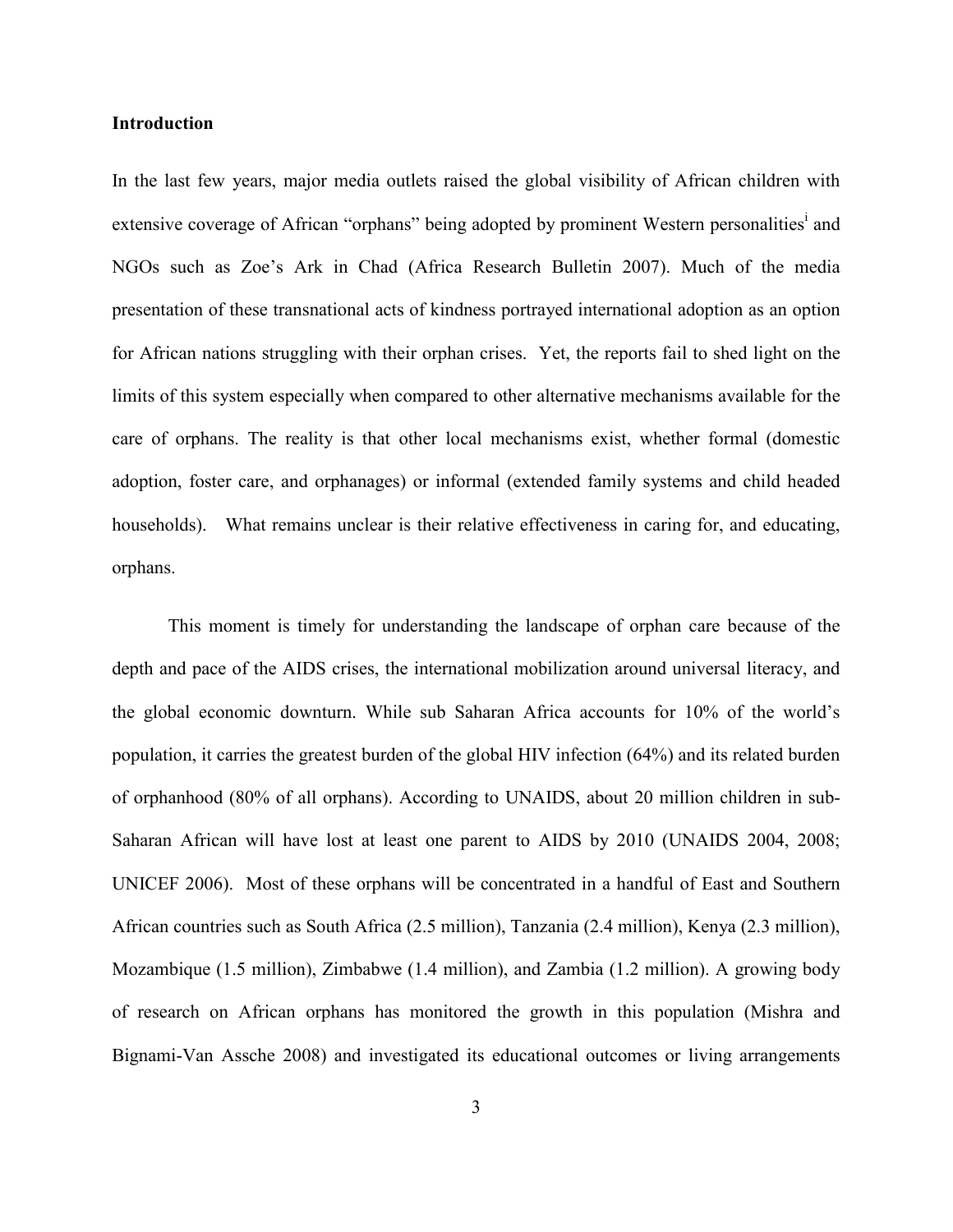(Case and Ardington 2006; Case, Paxson and Abdeilinger 2004; Ainsworth and Filmer 2006), health (Bledsoe et al 1988 & 1992; Deininger et al 2005; Phiri and Webb 2002; Foster 2000; Subbarao, Mattimore and Plangemann 2001; Deininger Garcia and Subbarao 2003; Madhavan 2004; and Rehman and Eloundou-Enyegue 2007).

While some of these studies have enriched our understanding of the institutional care available to these children, individual studies tended to focus on a single or a small subset of existing institutional arrangements. For instance, some studies critiqued the resilience of the extended family system (Madhavan 2004; Foster 2000); some compared the extended family system to Non Governmental Organizations (NGOs)-supported child headed households and international adoption (Rehman and Eloundou-Enyegue 2007); some described trends in international adoption (Menozzi 2008) or discussed the practical feasibility of orphanages compared to the extended family (Subbarao, Mattimore and Plangemann 2001); finally some evaluated the feasibility of domestic adoption, orphanages and community family models compared to the extended family (Phiri and Webb 2002) or examined innovative community foster homes (Sanuo et al 2008). Clearly, the moment is ripe for a more comprehensive assessment. This study expands previous research in three ways:

(1) It develops a typology to describe the range of formal and informal mechanisms available for the care and education of African orphans.

(2) It provides a framework for evaluating the efficacy of each mechanism in improving the wellbeing of orphans and their education.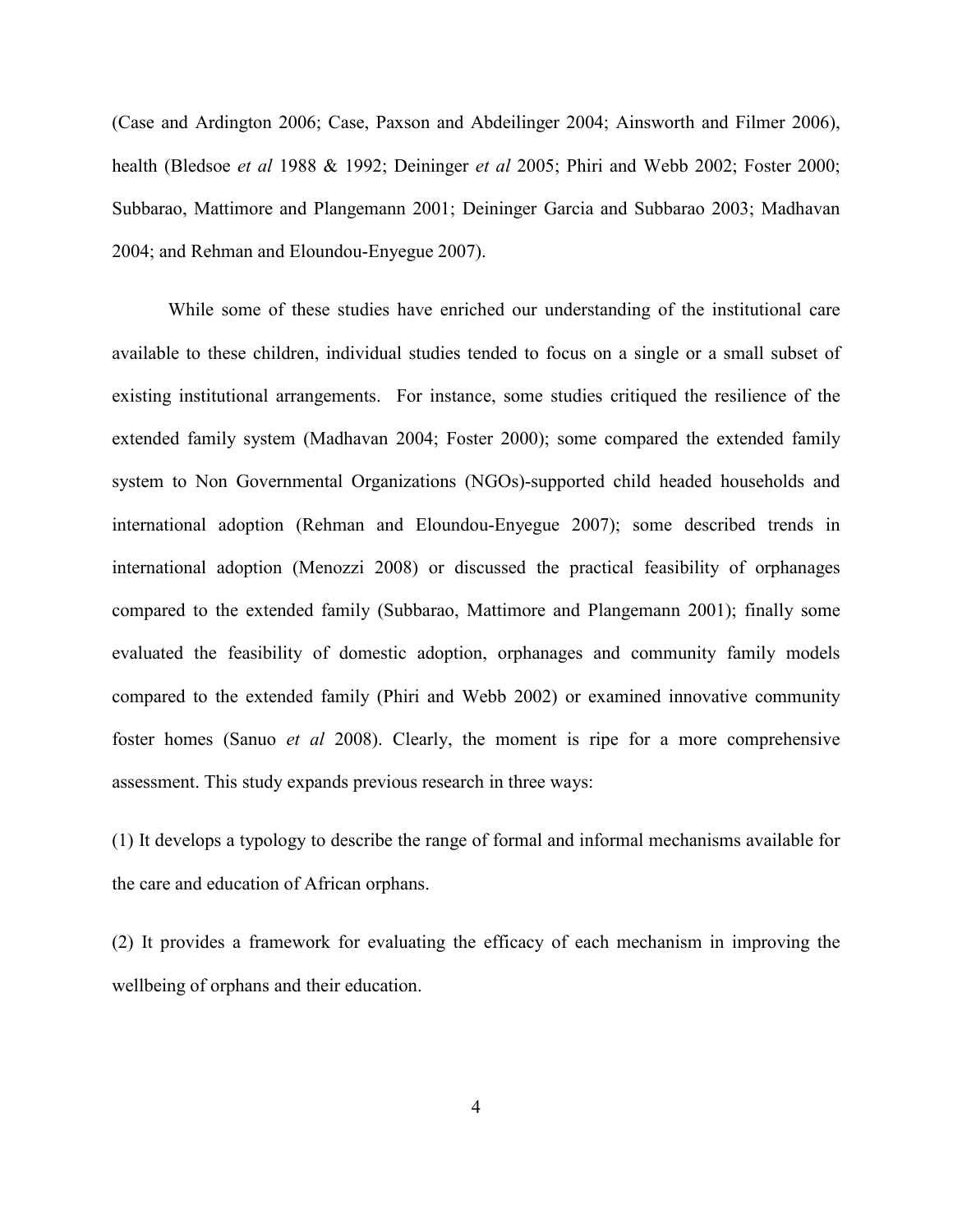(3) it examines the possible complementarities of these mechanisms in mitigating the negative impacts of orphanhood among children.

The paper's results corroborate other studies which underscore the vital role played by informal social safety nets. More formal alternatives such as foster care, institutional care, and adoption may play a supportive but limited role. The rest of the paper is organized as follows. First, I summarize the current debate in the literature on orphans and education in sub Saharan Africa. I then provide a typology of institutional arrangements available for orphan care. Third, I present a framework for evaluating the efficacy of these institutional arrangements and their salience in the sub Saharan African context. Fourth, I apply this framework and discuss the effectiveness of formal mechanisms (adoption, orphanages and foster care) as well as informal mechanisms (extended family system and child-headed households) in caring for orphans. I conclude by recommending more focused studies that examine how various support systems for orphans could be strengthened.

#### Orphans and Education in sub Saharan Africa

Because this study assumes orphans to be a disadvantaged group, a good starting point is to check the validity of this premise. Some studies found no evidence of orphan disadvantage (Lloyd and Blanc 1996) or find this disadvantage to be smaller than that associated with poverty (Ainsworth and Filmer 2007). Yet the bulk of the literature shows evidence of profound disadvantages (Case, Paxson and Ableidinger 2004; Kendall 2007; Case and Ardington 2006; Evans and Miguel 2007). Kendall and O'Gara (2007) find Malawi orphans to be at a particular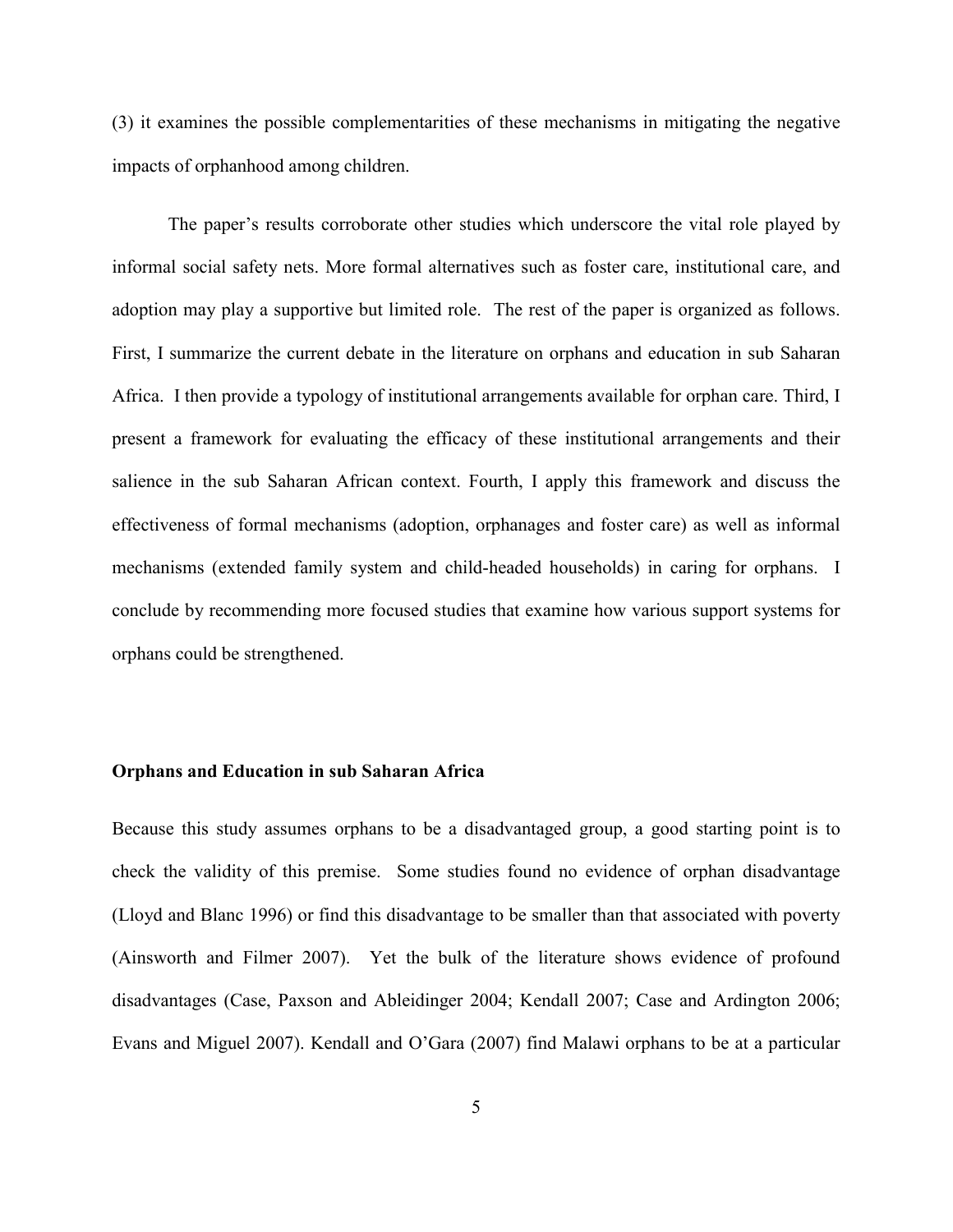disadvantage because of absenteeism before and after parental death. The use of longitudinal datasets has helped isolate the impacts of parental death events on orphans' school access, persistence and achievement (Case and Ardington 2006; Evans and Miguel 2007). Case and Ardington (2006)'s study from KwaZulu Natal found no significant differences in enrollment odds between orphans and non-orphans but detected profound divergence in educational attainment and school quality. Maternal orphans were thus 0.12 of a year behind in their schooling and had 7 percent less spent on their education. This was true of orphans in poor, as well as wealthy, households. Overall, this study clearly shows that parental death *causes* inferior educational outcomes for children, including those fostered into better endowed households. These results were supported by Evans and Miguel's analysis of a five year panel dataset of 20, 000 children from Kigera in Kenya, where parental death reduced children's participation in school.

 Overall, longitudinal studies confirm that orphans face inferior educational outcomes than do non orphans. Even where differences in basic school enrollment are not striking, there is evidence of disadvantage on subtler aspects of wellbeing such as school quality, emotional nurturing, or social networks (Rehman and Eloundou 2007). Where striking disadvantages exist, they are usually tied to living arrangements. The development of mitigating programs therefore requires focus on orphans' living arrangements. Since the orphan population is projected to grow in the next two decades, the "orphan caring" capacity of various African societies deserves research attention. Below, I outline a typology of institutional arrangements available for the care of orphans.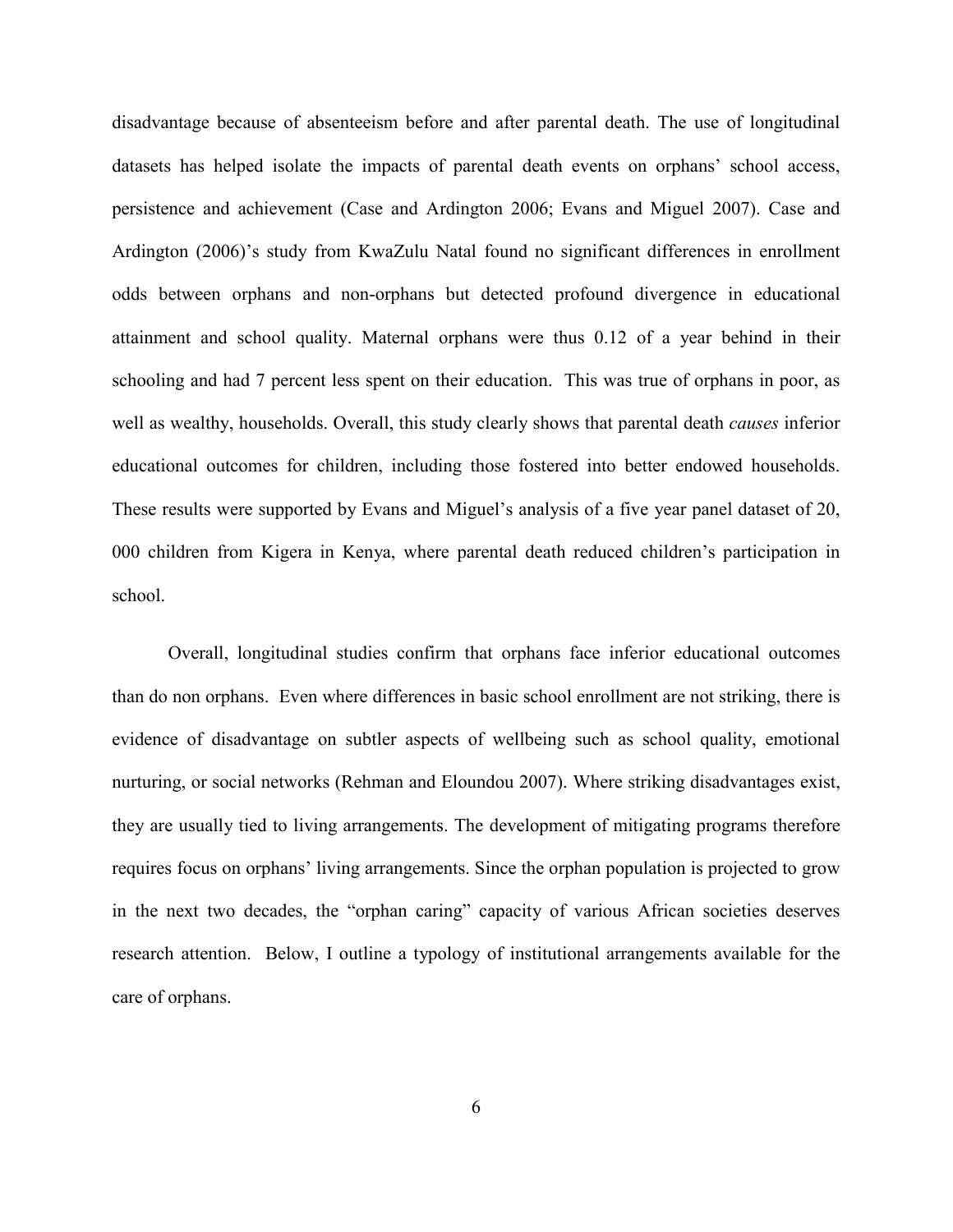# A Typology of "Orphan Care" Institutions

Available living arrangements for orphans in sub Saharan Africa combine the old and new. Most African orphans are raised among kin within the extended family, a system derived from the belief that children belongs not just to their biological parents, but to the broader family and community. Today however, new forms of orphan care have emerged, ranging from formal child adoption (both national and international) and institutionalization (orphanages) to new family structures (child-headed households). Table 1 gives a typology of these various forms, according to (1) sector of society and (2) proximity to the child's community.

|                          | <b>Proximity to child's community</b>             |                                             |                           |
|--------------------------|---------------------------------------------------|---------------------------------------------|---------------------------|
|                          | <b>Local/Family Based</b>                         | <b>External (to community)</b>              | Foreign                   |
| <b>Sector of Society</b> |                                                   |                                             |                           |
| <b>Market</b>            | Domestic Adoption                                 |                                             | International<br>Adoption |
| <b>State</b>             | <b>Community Family Homes</b>                     | Orphanages                                  |                           |
|                          | Collective Foster Care                            |                                             |                           |
| <b>Civil Society</b>     | <b>Extended Family System</b>                     | Orphanages                                  |                           |
|                          | Child Headed Households<br>with community support | Child Headed Households with<br>NGO support |                           |

Table 1 Typology of Alternative Institutional Arrangements for the Care of Orphans

In this typology, the market, the state, or civil society offer different modes of regulation, whether demand and efficiency (in the case of the market), need and formal rules (in the case of the State) or altruism and informal rules (in the case of civil society). State institutions include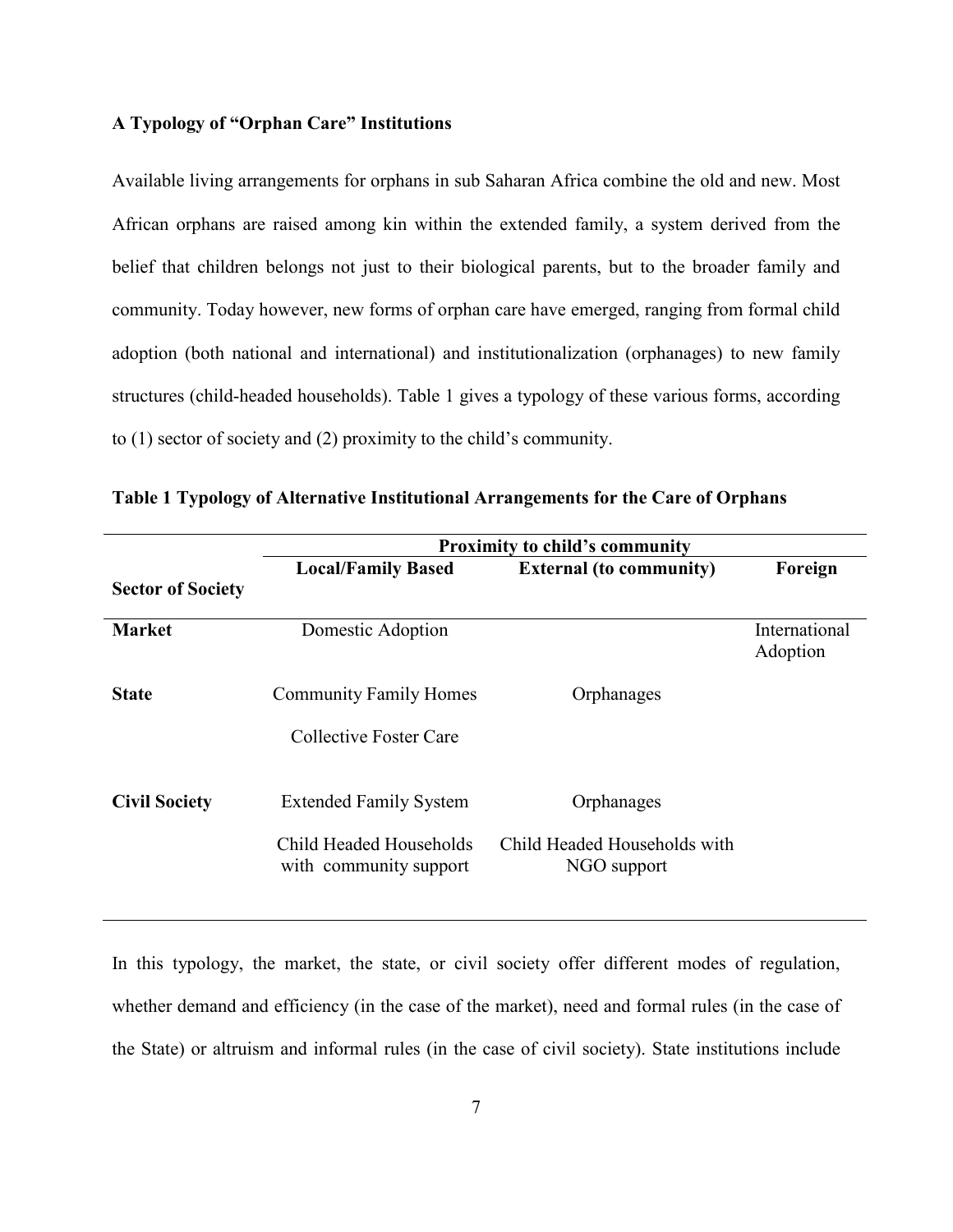orphanages and they are managed by an elaborate bureaucracy. Additionally, the State can provide financial support to individuals willing to foster orphaned and vulnerable children. It can also at times provide financial support to community members and religious groups acting as surrogate parents who choose to live in the orphans' homes, a phenomenon observed in South Africa (Phiri and Webb 2002). Civil society carries the greater burden of raising orphans especially within the extended family networks. Civil society organizations such as churches and (NGOs) establish and manage orphanages outside of family or community control. While orphanages, foster care, and adoption have been a feature of orphan management for a long time, what is new is the emergence of new forms of families commonly known as "child-headed households." Some of these households exist with the support of unpaid community volunteers while others are supported by community volunteers paid by NGOs. The term "child-headed households" is not entirely accurate, as even most of these households do benefit from the oversight of adults in the community. In fact, some of these exist only *because of* --not in spite of-- support from NGOs (Rehman and Eloundou-Enyegue 2007).

#### Evaluating Alternative Institutional Arrangements

To evaluate the effectiveness of alternative institutional arrangements, I develop a framework based on three criteria considered in previous studies, including (1) current existence and sustainability (2) quality of orphan coverage and (3) accountability of each institutional arrangement (Phiri and Webb 2002; Rehman and Eloundou-Enyegue 2007).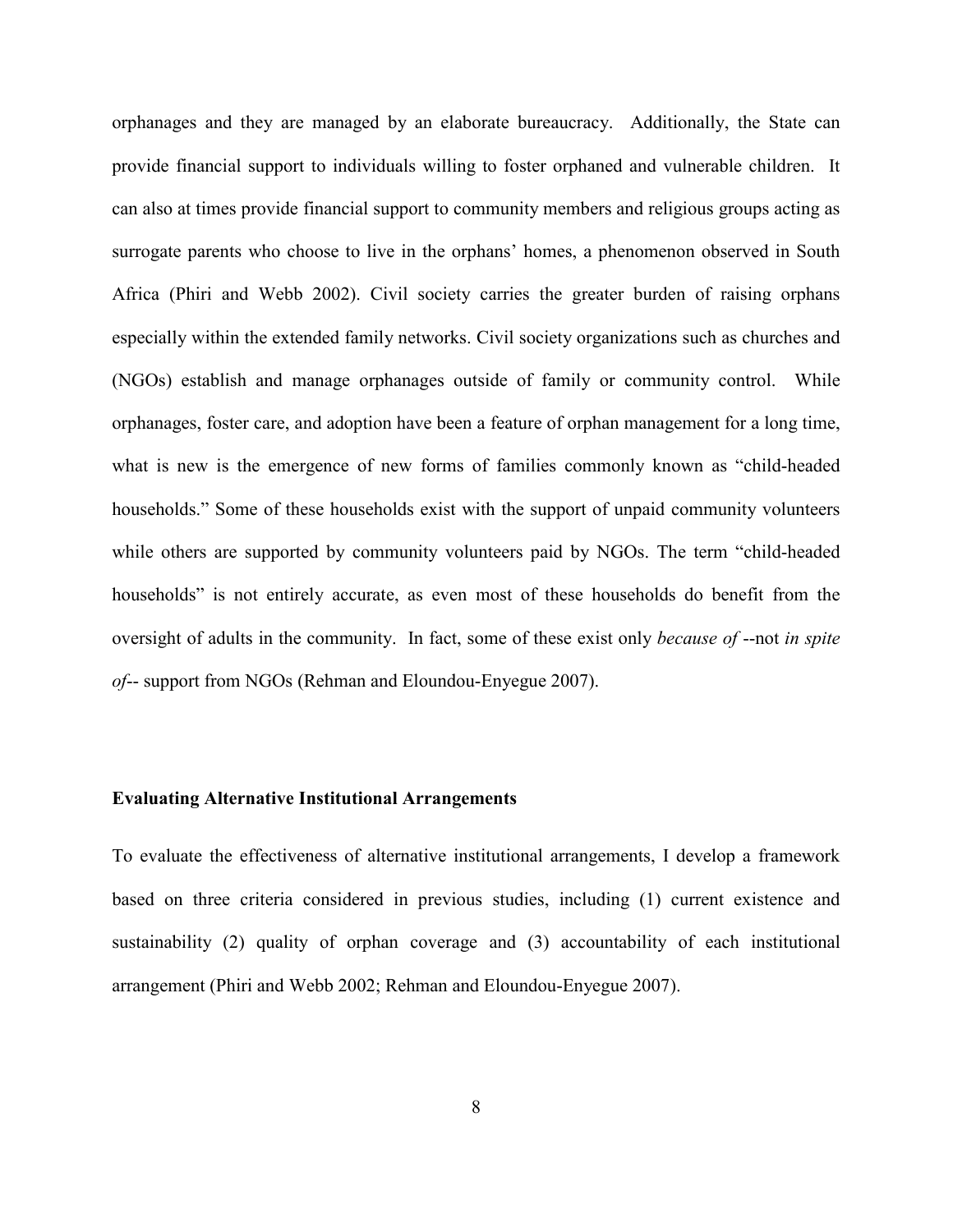The first criterion, current existence and sustainability, has to do with questions such as (a) How pervasive is the practice in terms of number of proportion of children it is able to absorb? (b) How overwhelmed is the current system? Can it afford to absorb more orphans? (c) Does the model have political and legal support; and is it cultural acceptable? (d) From whom does the model derive its financial support? The second criterion, quality of coverage, addresses (a) the depth of coverage, i.e., to what extent does the model provide access to education and all wellbeing needs of orphans (b) the duration of coverage, i.e., how long the institution takes care of orphans? (c) Selection issues, i.e., are some orphans systematically or implicitly excluded? (d) exclusivity, i.e., does the institution focus exclusively on orphans or is there competition with other children? The third criterion is about accountability to both children and the larger society: to what extent do children or their legal guardians have a say? Are these institutions accountable to the larger society when it comes to the wellbeing of children who are placed in their care? Ultimately, the goal is to identify which institutions have the greatest potential and to discern how various institutions complement each other. Using the criteria above, I evaluate five institutional arrangements, including (1) formal adoption (2) orphanages (3) foster care (4) extended family system and (5) child-headed households. I conclude with a discussion of potential synergy among these institutional arrangements.

## 1. Formal Adoption

Existence and Sustainability: Formal adoption, both domestic and international, is a legal act of transfer of rights over a child. Unlike fosterage within the extended family system, an adopted child is moved permanently and assimilated into the culture and tradition of the adopting parents.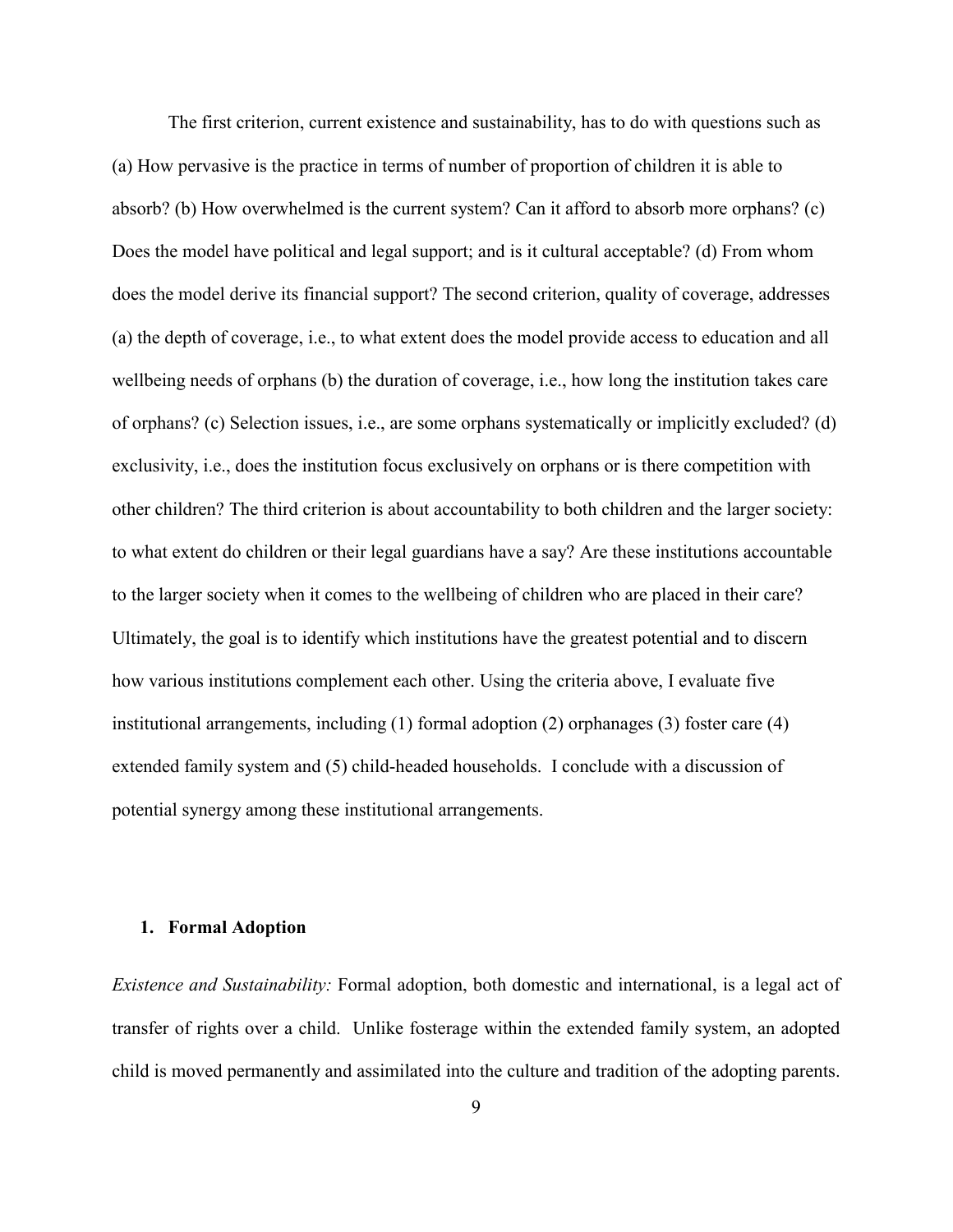More than any other institution, adoption, especially its international form, receives the greatest media attention compared to all other institutional arrangements for the care of orphans, as attested by past frenzy around Madonna's and Jolie/Pitt's adoptions<sup>ii</sup>. While this coverage usefully highlighted the emerging orphan crisis in Africa, it lacked depth and glossed over the limits of this solution. It thus created erroneous perceptions that the African orphan crisis can be solved through international adoption. For instance, Sarah Mraz said:

 "The reason these children are placed with international families is because they cannot be cared for in their country of origin,"

(ABC news, 2005)

Such statements are misleading because they fail to acknowledge that most Africans would rather take care of their own kin's children, if they had the means. Additionally, they uncritically propose international adoption as a panacea for the African orphan crisis. Fortunately, the debate on African orphans and adoption has gathered momentum. For instance, the charity "Save the Children" was vocal in its opposition to Madonna's desire to adopt a second child from Malawi, suggesting that African orphans are best kept among their kin or community. Still, these critiques are flawed or incomplete as well. Often they romanticize the extended family system uncritically and fail to question its quality and depth of care. Second, they under-acknowledge the merits of attempts at reuniting siblings through double adoption (in the case of Madonna) or adopting other children who become sibs to the first adoptee. Despite its appeal overall, international adoption has fundamental weaknesses such as its limited coverage, cultural unacceptability, and limited accountability, once the adoption if finalized.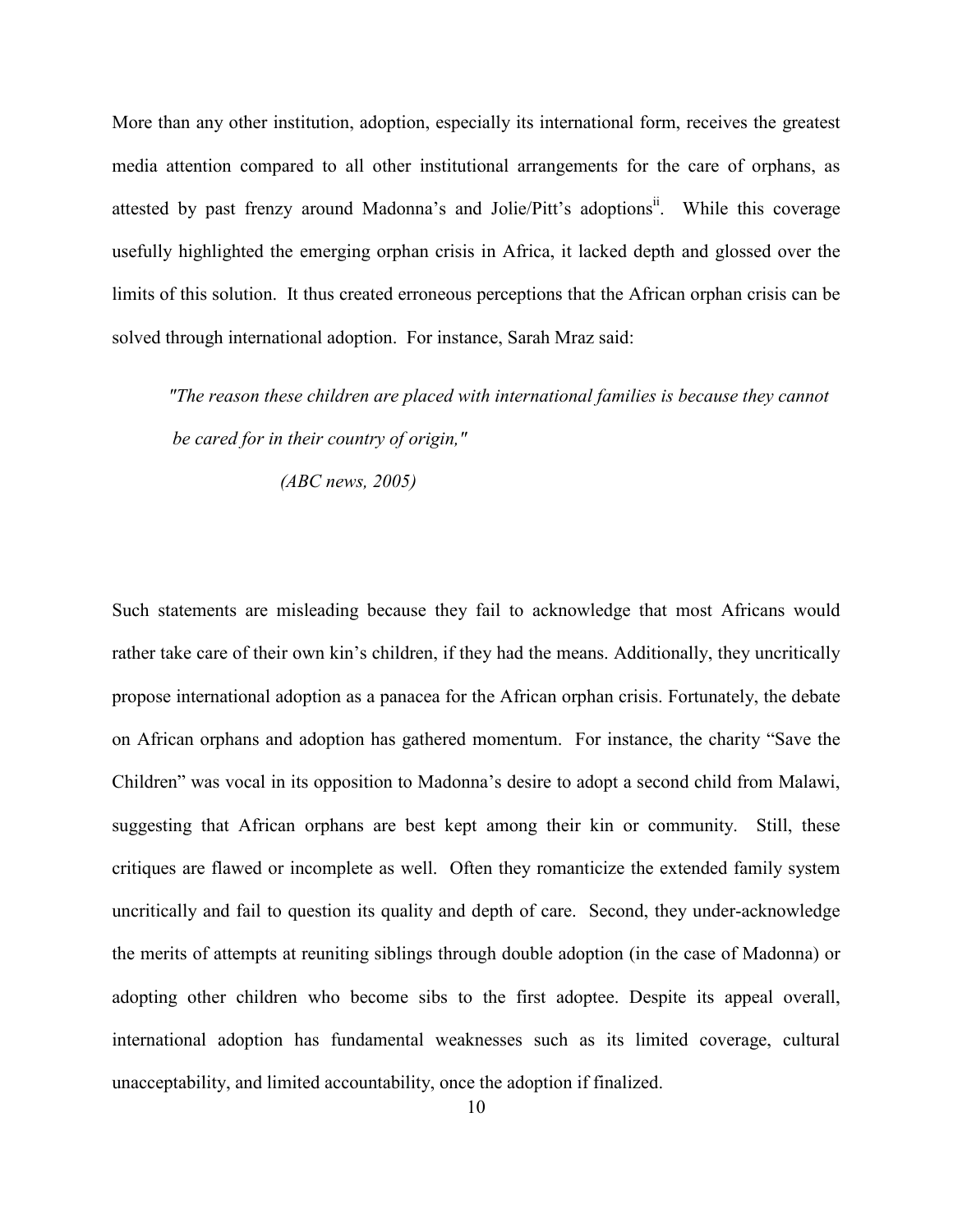Adoption statistics are hard to come by, but UN data (Menozzi 2008) suggest that international adoptions are rare. For the 118 world nations with available data, only a quarter of a million adoptions (i.e., 12 out of every 100,000 children under the age of 18) occur each year. The numbers are lowest for sub-Saharan Africa, where fewer than 25 children per year are adopted internationally. To put these numbers in perspective, at best 1 in every 60,000 South African orphans has a shot at adoption. The odds for adoption are about 40, 000 in Malawi or Mozambique. Clearly, international adoption is limited in scope unless it grows dramatically in the near future. Such growth is unlikely because old age or perceived health problems compromise the desirability of orphaned and abandoned children in the international adoption market (Graff 2008). AIDS orphans are often stigmatized because of their presumed HIV serostatus.

 Most African societies view formal adoption as culturally foreign. In Zimbabwe for instance, the extended family system is built within the limits of traceable lineage along totem lines. Adoption also lacks the political support that would streamline its laws and increase its frequency. Even in places with adequate legal frameworks, adoption is curtailed by lack of public funds, and the onus is typically on the adopting individual or family to demonstrate financial ability to adopt a child.

Quality of Orphan Coverage: Because prospective adopters are subjected to background checks, the physical and economic needs of adopted children are expected to be met. What remains unclear is whether psychological needs are equally met. Because orphans experience traumatic experiences (not least, watching their parents get sick and die, and being transferred from one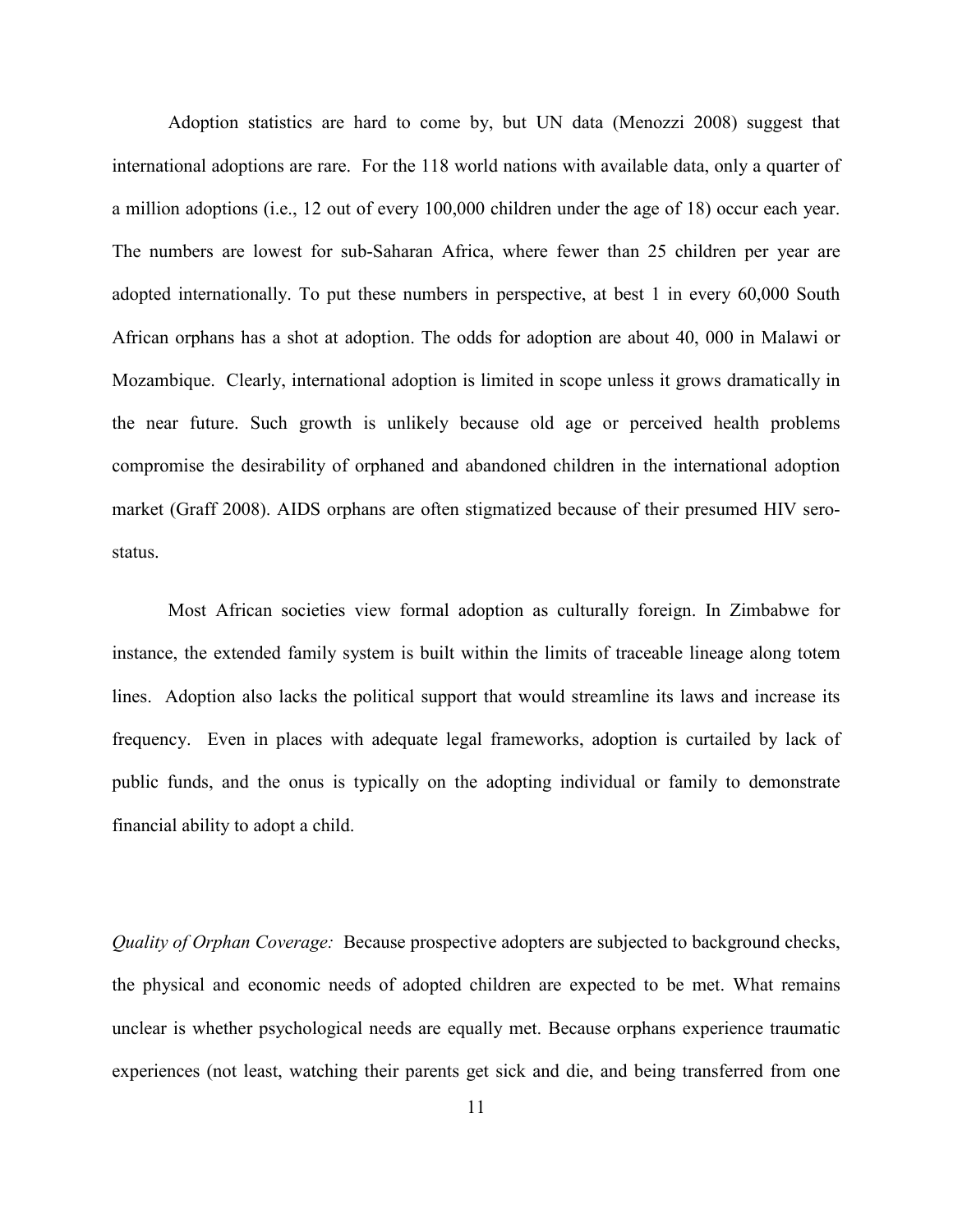home to another), their relocation into another country is potentially traumatic. Furthermore, international adoption permanently cuts the socio-cultural and kinship ties by transplanting the child to a geographically distant location. Adoption also suffers from unidirectional selection: the adopting family has an opportunity to select the child but seldom is a child given the chance to choose which family it wishes to live with. Finally, orphans compete with other poor and vulnerable children who may equally need a home and family.

Accountability: While international adoption is usually expected to dramatically improve the life chances of African children, these improvements are not monitored and the adopting families are not held to strict account. Within the receiving societies, adopted children are protected by the same laws that safeguard the rights and privileges of all children. As such, adoptive parents will presumably ensure that their adoptees access adequate healthcare and education. However, subtle aspects of psychological wellbeing are harder to monitor and enforce. Adopted children may not fully understand their rights and possible recourse if rights are violated. Second, because the adoptive parents are their only family in the foreign land, they are socially isolated. Third, adoptees may have limited recourse in negotiating to be reunited with their siblings. On the other hand, if the adoptive parents can be emotionally scarred if they end up with a "problem" child. They could send the child into foster care, respond with violence, or experience guilt, blaming themselves for the child's struggles even if they tried their best to provide a good home for the child.

At the broader policy level, international adoption involves a network of diverse stakeholders such as the state, lawyers, non-governmental organizations, private consulting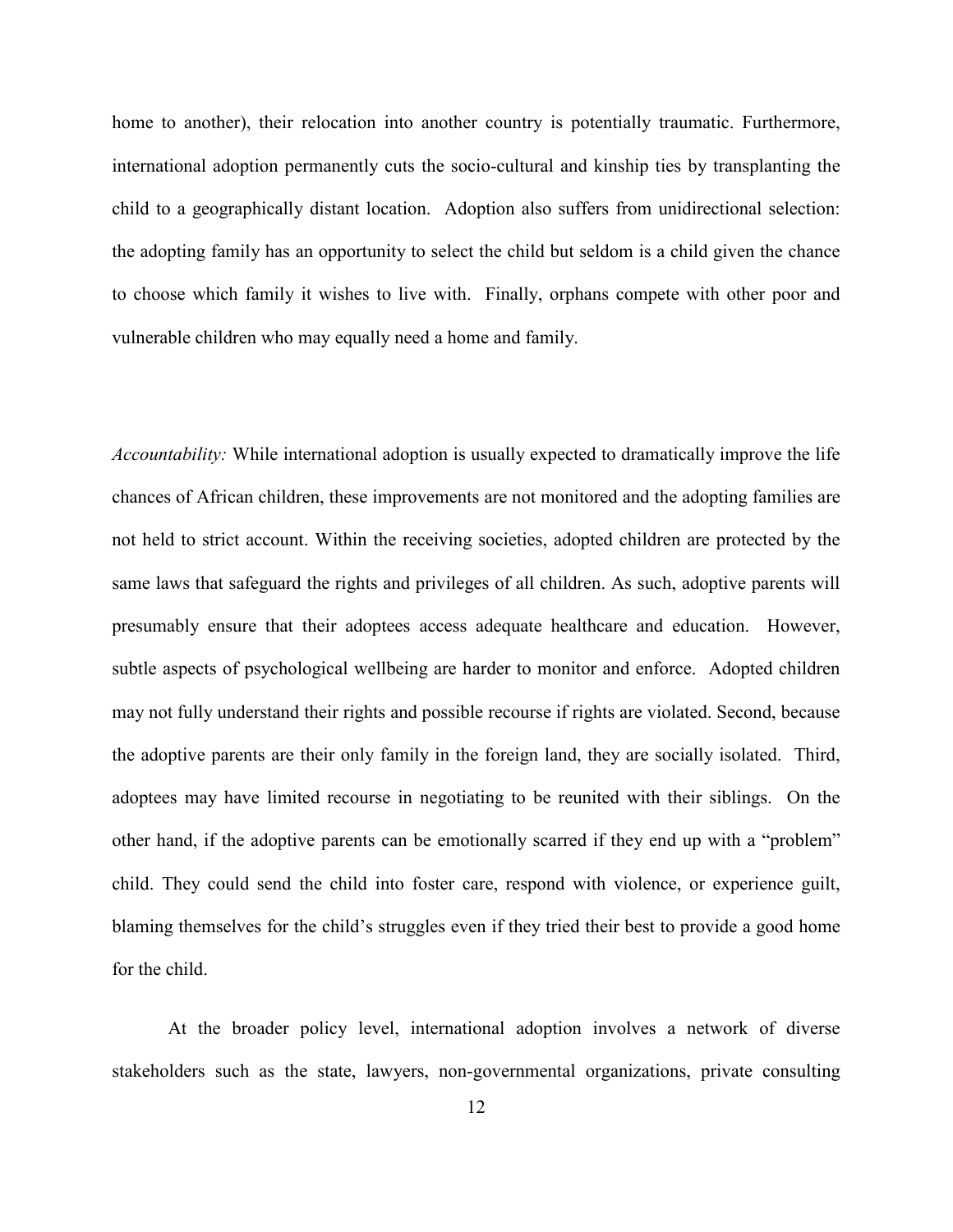adoption agencies, among others. The infamous Zoe's Ark case illustrates the consequences of a malfunctioning international adoption system. In October 2007, six members of the French NGO 'Zoe's Ark' were arrested together with three journalists and seven crew members for attempting to illegally smuggle 103 Chadian children to France (Africa Research Bulletin, 2007). Zoe's Ark maintained that it aimed to provide foster care for Darfuri orphans from the Sudan. Yet, the evidence showed that most of these children were in fact not Sudanese. Most had traceable relatives and many had been lured by promises to receive sweets or candy. This scandal, which stirred a massive diplomatic row between France's and Chad's presidents, is significant in our understanding of international child transfers. First, it put to test France's position on the sovereignty of African judicial systems as Parisians interfered with due process in Ndjamena after the arrest of the Zoe's Ark team. Second, it brought into light issues of differential power relations and Western perspectives on the locus of solutions to perceived African crises. Zoe's Ark, like many NGOs, used their financial muscle to charter a flight that almost airlifted more than a hundred Chadian children without the consent of their parents or relatives. In fact, Chadian President Idriss Deby expressed his fear that these children could have been sold to European pedophiles, or even killed for valuable body organs. Because Zoe's Ark employees did not make efforts to understand the context and perhaps seek local solutions, they reinforced the faulty assumption that Africa is a continent that needs pity rather than partnership. What Africa needs is not a proliferation of unaccountable NGOs that thrive on misplaced pity, but partnerships rooted in a desire to work with communities in developing enduring strategies for managing orphans. Where international adoption is the best recourse, it should be managed through a system that is closely regulated by the state.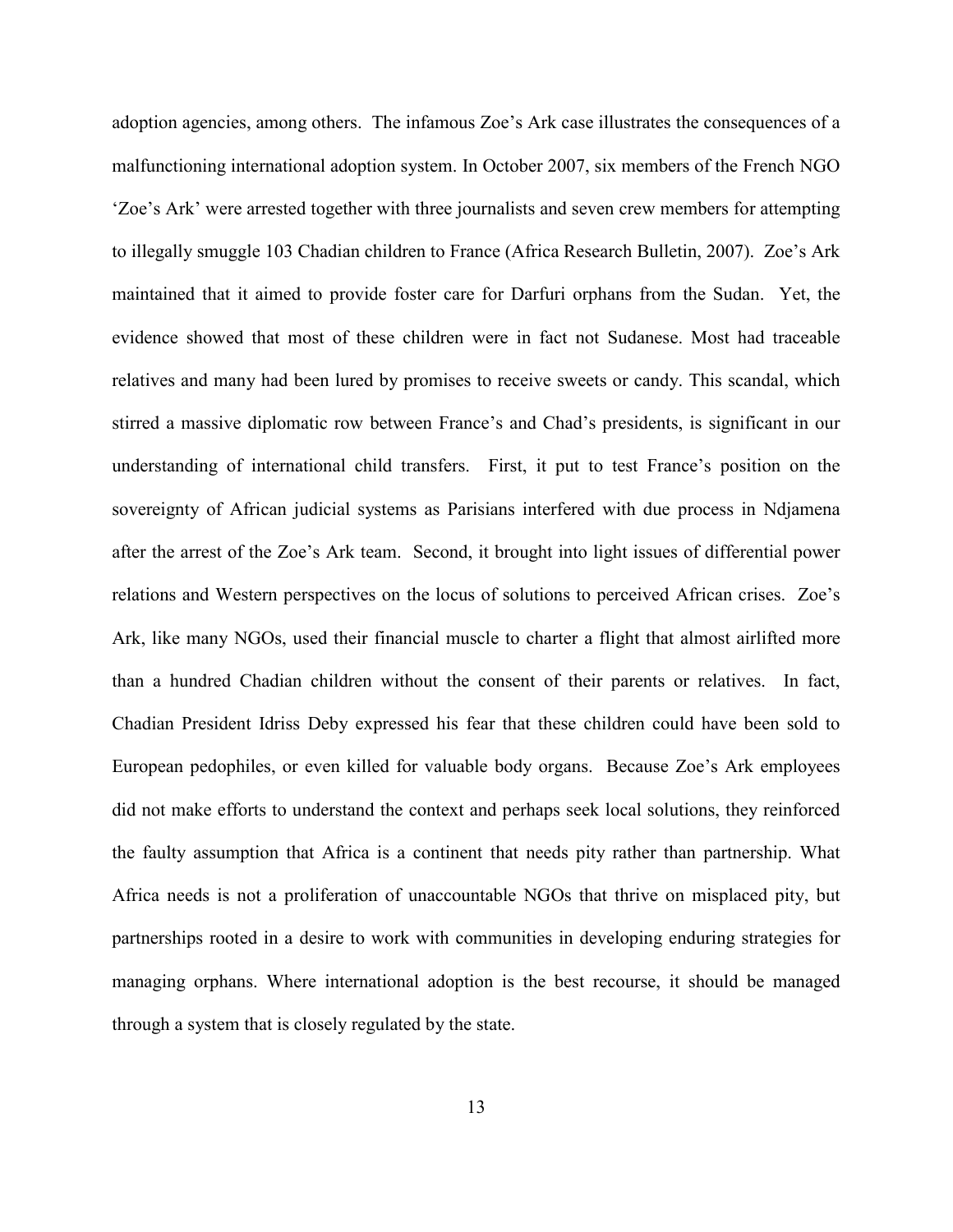Overall, international adoption remains very limited in scope of coverage, with problematic implications for children's education and emotional wellbeing. As highlighted by the Zoe's Ark incident, effective international adoption requires comprehensive legal frameworks as well as clear accountability for all participants involved.

## **Orphanages**

Current Existence and Sustainability: Orphanages represent the formal institutionalization of large groups of children, including orphans and non orphans. Children's lives are systematically monitored and conditioned according to standard routines similar to boarding schools or prisons. Even though their organizational structure is similar, African orphanages vary depending on the source of their funding; the State, NGOs, and Faith-Based organizations (FBOs). In terms of coverage, orphanages cater to very few orphans. Recent data suggests that only seventy six orphanages are found in Zimbabwe, and they cover less than one percent (4,000) of the country's million orphans.

It is unlikely that this formal institutional arrangement will to take up an increased proportion of orphans. First, African States and international NGOs may experience declines in revenue due to economic downturns. Phiri and Webb (2002) contend that orphanages are the most expensive and least cost effective of all alternative institutional arrangements for the care of orphans. Figure 1 shows the costs per child. It costs between US\$245 (South Africa) to over US\$1300 (Eritrea) to keep one orphan in an orphanage per year.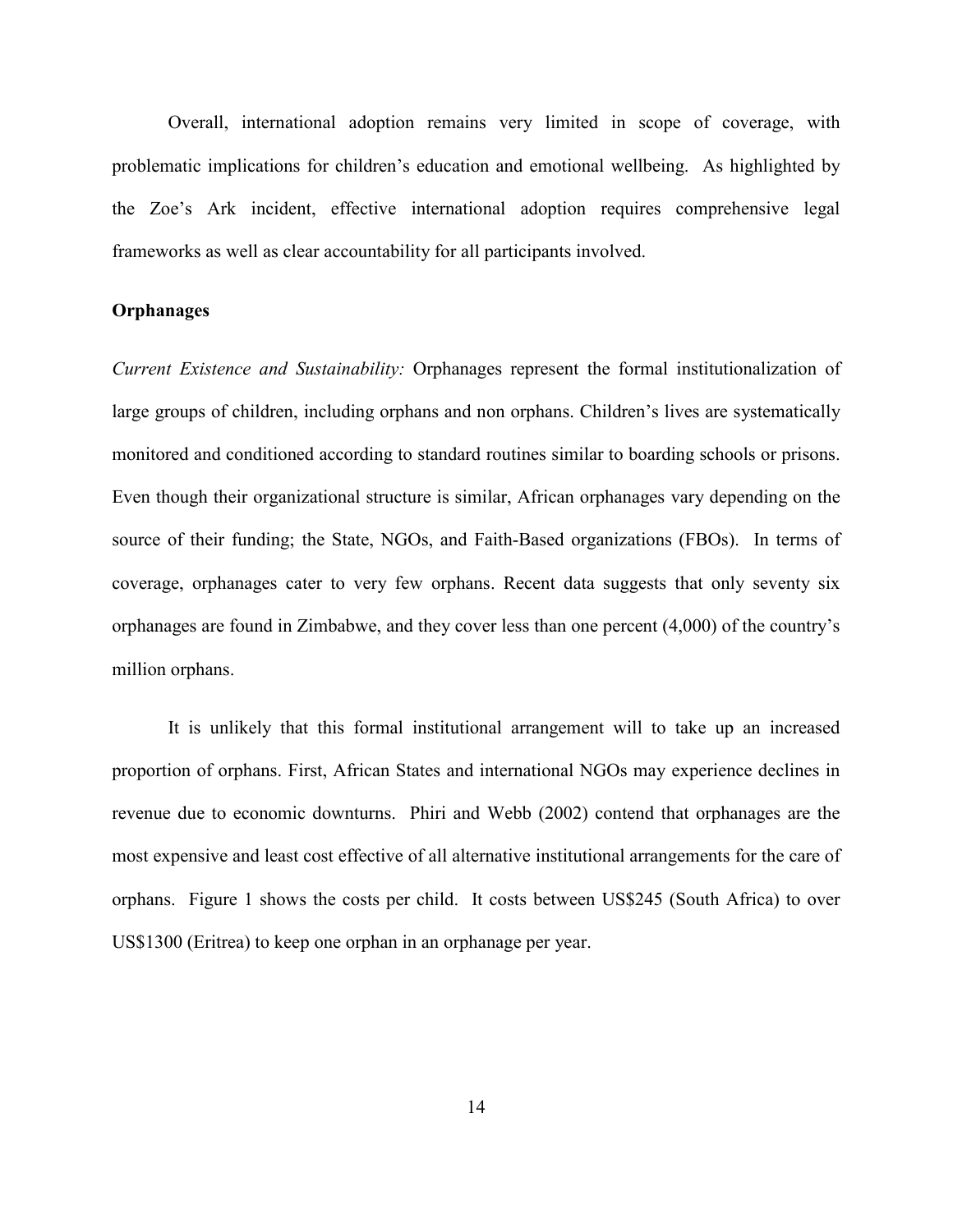

# Figure 1: Comparison of Estimated Annual Cost of Keeping One Orphan in an Orphanage/Year

While Phiri and Webb (2002) estimated an average cost of \$720 for Zimbabwe, recent data shows that this figure has remained constant as data for the year 2009 show an average annual cost of \$732. Zimbabwean orphanages reported a minimum of \$30 per month and a maximum of \$100 per month. Clearly, this institutional arrangement is too expensive to be relied upon for the care of orphans.

The high cost of institutional care is more striking when compared with other mechanisms (Figure 2). In South Africa, orphanages cost 6 times more than foster care; 9 times the cost of community-based support; and up to 8 times the cost in the traditional extended family system.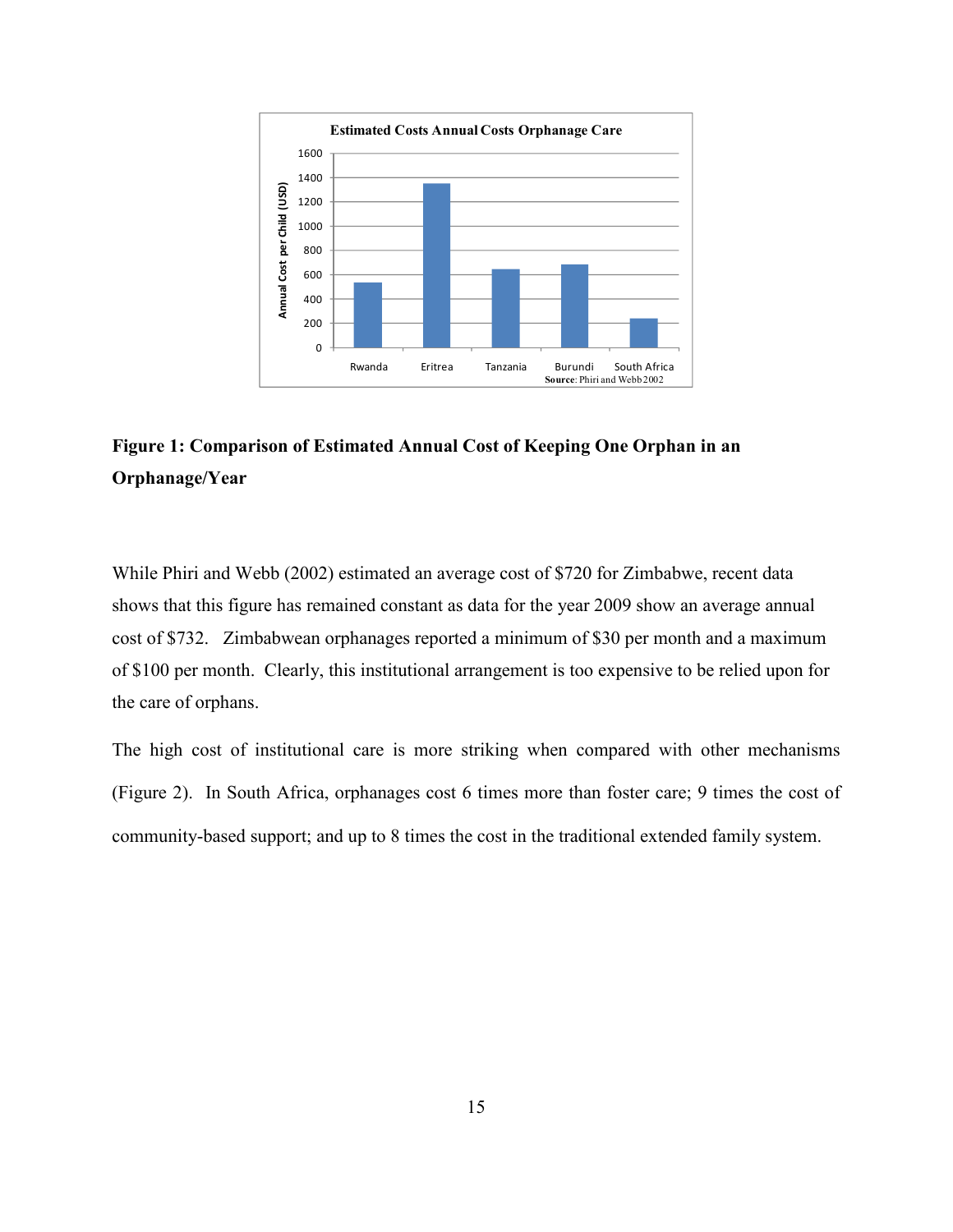

Figure 2: Comparative Cost of Keeping Orphans in Alternative Care

Second, orphanages are not widely accepted culturally. Because they uproot orphans from "normal" communities and family life, orphanages raise children who may have trouble fitting into the larger community when they become adults. Other limitations are outlined below.

Quality of Orphan Coverage: Phiri and Webb (2002) argue that communities and individuals like orphanages because they presumably provide basic needs in food, education and health. Yet, they fail to attend to children's psycho-social needs (Subbarao, Mattimore and Plangemann 2001). Because orphans grow up institutionalized in environments with few adults, many have difficulties forming relationships in their adult lives (ibid). Institutionalized orphans may also develop a "misplaced sense of entitlement without a parallel sense of responsibility" (Phiri and Webb 2002). Importantly, orphanages cater for orphans only for a brief time period. As children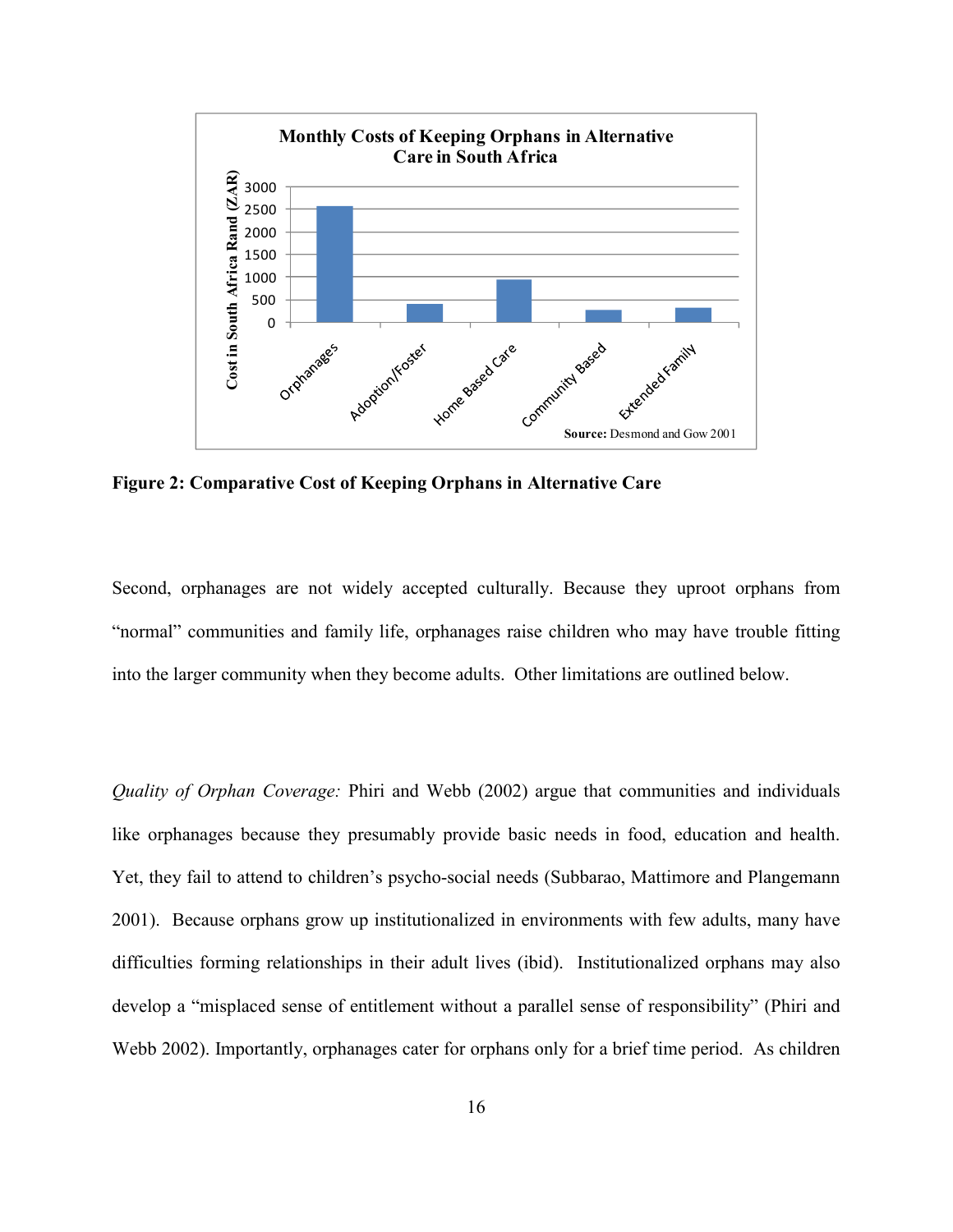become adults, they join mainstream society. First, just as the child is scarred from the loss of parents and possible separation from kin, the fragile friendships and acquaintances made in orphanages are ruptured at the time of graduation. Institutionalized orphans thus face transient relationships because their daily milieu is shaped by constantly changing bureaucracies or staff and fellow orphans. It is not surprising that most fail to bond. Readjusting is potentially challenging for those who do not excel in school, because the best asset most orphans can get from an orphanage is education.

To what extent do orphanages face selection issues? Because communities and individuals often perceive orphanages as havens of good health, food, and education, they often end up raising children who could otherwise have grown up with their own parents and relatives. Phiri and Webb (2002) note that as many as half to three quarters of children in orphanages in Uganda and Zimbabwe, respectively, had contactable relatives or both parents alive. Orphanages end up being crowded out by other needy children, and there is little room left for actual orphans. Moreover, in low literacy settings, it is difficult to verify the status of children because of poor recordkeeping on parents' living status. Besides, orphanages could face moral and ethical dilemmas when it comes to recruitment. How does one justify extending benefits to orphans alone when the community is filled with children from poor socio-economic backgrounds who also deserve access to education, food, and healthcare?

Accountability: Orphanages are top-down bureaucracies with defined chains of command. Children in orphanages live by formal rules and regulations that were codified without their input. Moreover, while parents can provide individualized attention, bureaucrats who manage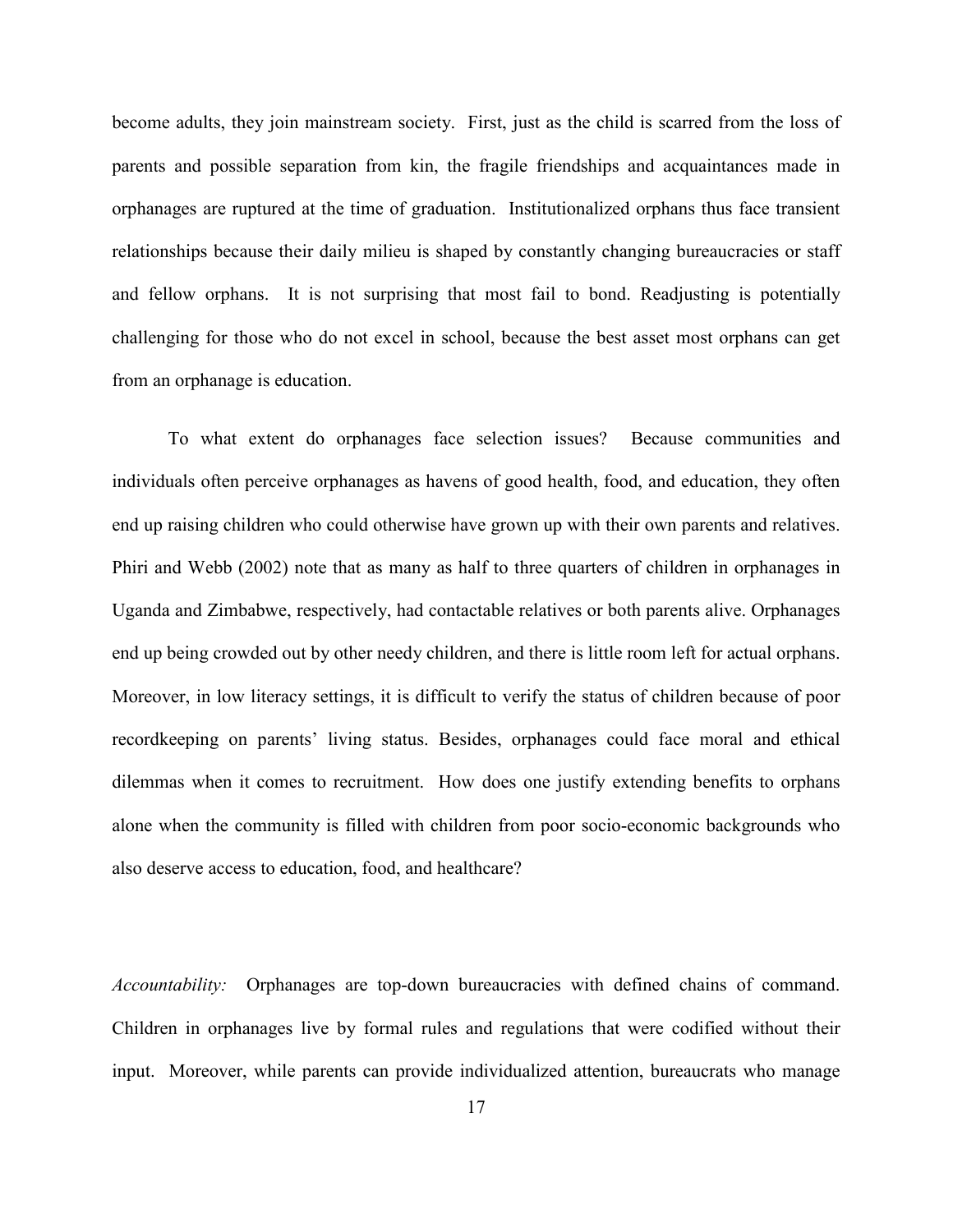orphanages could be too preoccupied with the overall performance of the group than individual children. Perhaps one way to assess the contribution of orphanages is to take a life course approach and track cohorts of orphans and retrospectively evaluate their trajectories compared to similar groups of children in alternative care. In-depth research on the selection and long-term management of orphans is needed. Overall, however, most orphanages clearly need public oversight to improve accountability to children and to society.

#### 3. Foster Care

Current Existence and Sustainability: Foster care differs from other forms of orphan management because it is temporary and transient. A child with no parental support protection is placed with an adult caregiver, and the State covers the cost of care. This legal arrangement is typically made by the State social welfare services or by court order. Foster parents or individuals do not have custody because they do not formally adopt the child. The State, however, expects them to treat the foster child as their own with regard to food, housing, clothing and education. Foster care is often chosen for delinquent and neglected children, but it is highly uncommon in Africa. It has been documented in Burkina Faso (Sanou *et al* 2008) and South Africa (Phiri and Webb 2002) where it takes two forms: community family homes and collective foster care<sup>iii</sup>. Whether it can expand to absorb more children is unclear. It has received little political support in few African countries outside of South Africa (Phiri and Webb 2002) but it is desirable because it keeps children rooted within family structures and local communities. The Collective Foster Care model is particularly appealing because it keeps children rooted in their parental homes, thus providing a sense of stability and continuity. Still,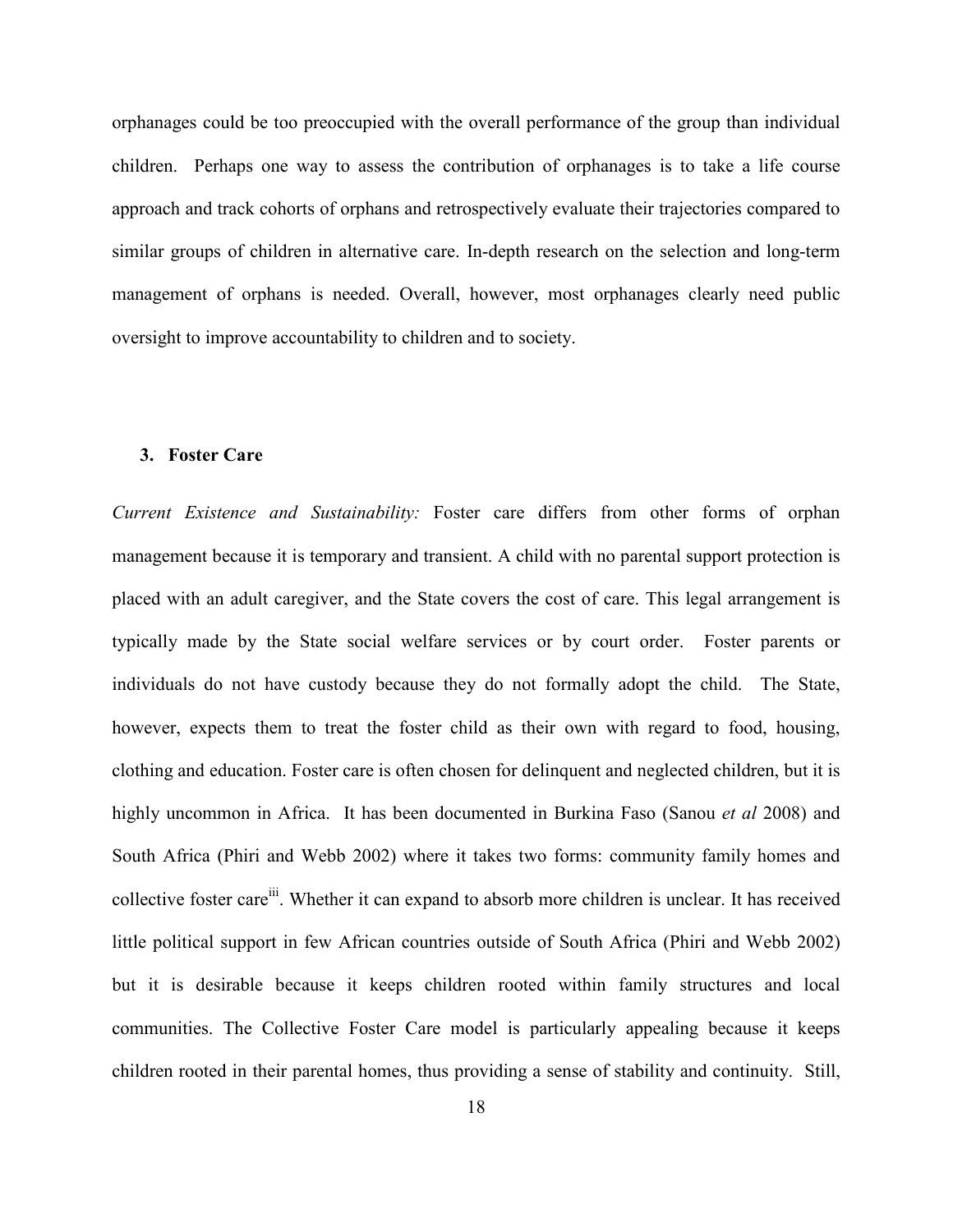because children still live on their own without a resident adult, this model still suffers from the same weaknesses as "Child Headed Households," discussed later.

Quality of Coverage: Because they receive government grants to cover basic expenses, foster parents should theoretically be able to cover the educational expenses of orphans. The system should also meet emotional needs when the foster parents bond with the children. The ideal situation is one in which the foster mother treats orphans as "their own," participating fully in the child's life (beyond providing food and shelter). The true measure of the quality of foster care is when one cannot easily differentiate between orphans and biological children.

 South African models of foster care differ from Western models in that the latter are temporary and transient. The Collective Foster Care model clearly caters for those orphans whose parents *owned* homes. In that regard, it discriminates against orphans from low-income families whose parents *rented* homes and who typically get evicted (or voluntarily move out) upon the death of their parents. Given that African State bureaucracies are often concentrated within cities, rural orphans are at a disadvantage for various reasons. First, potential care givers are less aware of existing financial incentives to care for orphans. Second, even those who are aware might find it difficult to travel the long distances it takes to collect and cash government issued checks for orphan upkeep. Additionally, some rural communities have poor transportation infrastructure that limits the State's ability to monitor the wellbeing of the orphans. Yet, the majority of the African children population lives in rural areas. While in Western contexts foster care caters for the welfare of a smaller proportion of needy children, the growing numbers of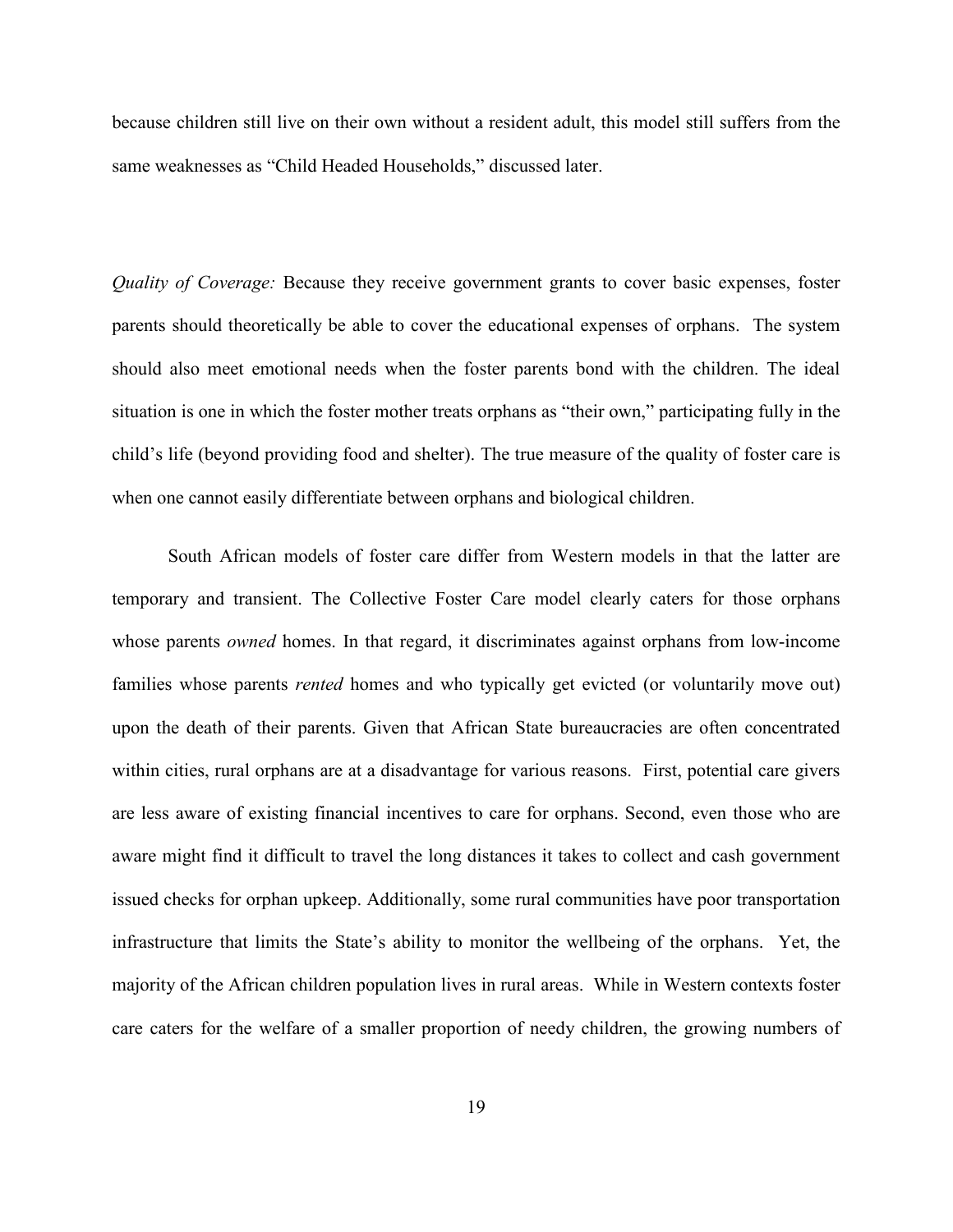orphans in Africa is likely to add pressure on the system as it creates more demand than supply of foster caregivers.

Accountability: Who holds the foster mothers, fathers or the community surrogate mothers and fathers accountable for the children's wellbeing? As with adoption, orphans in foster care have limited recourse. In a strong State, the bureaucracy has the administrative apparatus to monitor upkeep of children. In much of sub-Saharan Africa, community monitors are perhaps more desirable than social welfare supervisors. The former are more able to detect emerging problems whereas State social welfare supervisors only come periodically and might be late in noticing these problems. Community monitors are akin to the extended family. Ideally, they view the orphans in foster care as if they would their own. The greatest appeal of this system is that it involves multiple monitors. As a result, it limits possibilities for corruption that arise when orphans' wellbeing in placed in the hands of a limited number of monitors.

#### 4. Extended Family System

Current Existence and Sustainability: The extended family system is the most common form of orphan care in Africa. It takes in almost 9 out of 10 orphans and it pre-dates the HIV/AIDS orphans crisis. As early as the mid 1980's, Isiugo-Abanihe estimated that close to a fifth of all African children spent part of their childhood among kin (1985). Given that the Population Reference Bureau (PRB 2008) estimates that 43% of Africa's 809 million people are below the age of 15, it follows that up to 70 million children of school-going age spend part of their childhood living among kin. These informal fosterage mechanisms are distinctive from formal adoption in that the arrangements between sending and receiving families are mutually beneficial (Eloundou-Enyegue and Stokes 2002). For instance, an urban family that receives and raises a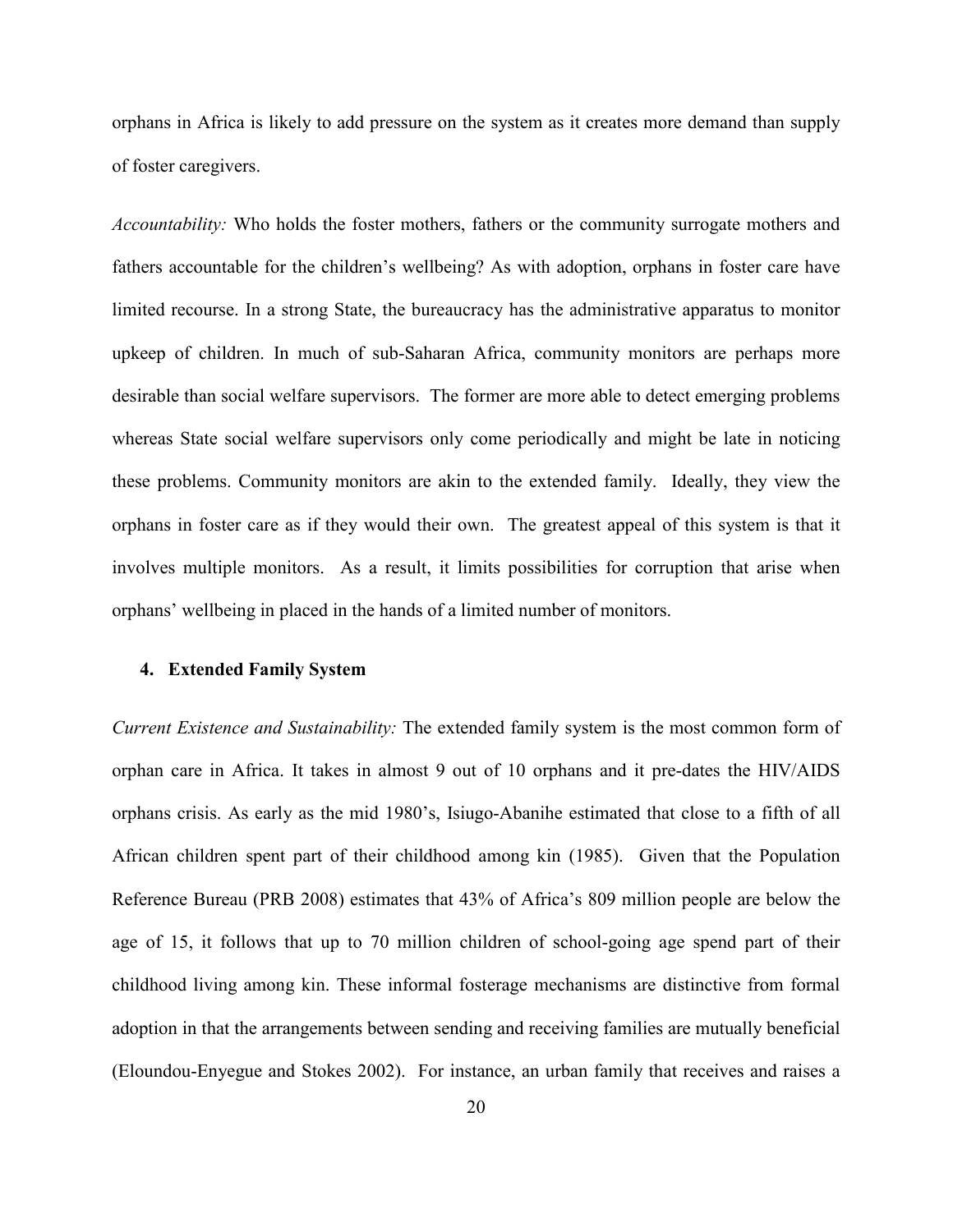child from the countryside might benefit from receiving foodstuffs and other supplies from the biological parents of the fostered child. Recent studies, however, have challenged the effectiveness of this system because times have changed. In particular, the sheer number, and proportion of children orphans who need fosterage under crisis has increased (Rehman and Eloundou-Enyegue 2007). They also observe that the rise in street children, and "child headed households" partly indicates that the informal safety net is becoming overstretched. Additionally, Madhavan (2004) points to the stigma associated with orphanhood where children are largely assumed to be HIV positive. Relatives shun them either because they are afraid of contracting the disease, or anticipate large costs associated with managing their health and possibly funeral expenses. Further, if Eloundou-Enyegue and Stokes' (2002) evidence from Cameroon holds true in other countries, we can expect that fewer families will be willing to foster orphans during periods of rapid economic decline such as is taking place currently<sup>*v*</sup>. Yet, in spite of these problems, the future of orphan care lies primarily within this informal system because the other alternatives have limited coverage, are financially infeasible, or are generally culturally unacceptable.

While fosterage along kinship lines is grounded in African culture and tradition, it receives the least support from the State compared to foster care for instance. Perhaps the greatest threat to the capacity of the extended family to respond to the needs of African AIDS orphans is family nucleation. Madhavan (2004) cautions that the African extended family system is under assault as more people embrace Western modernization values that celebrate the virtues of smaller nuclear families. This movement challenges the notion that individuals are responsible for their kin. Instead, it depicts kinship loyalties and norms of reciprocities as privileges and optional. Nucleation is therefore centered on raising fewer and "quality" children.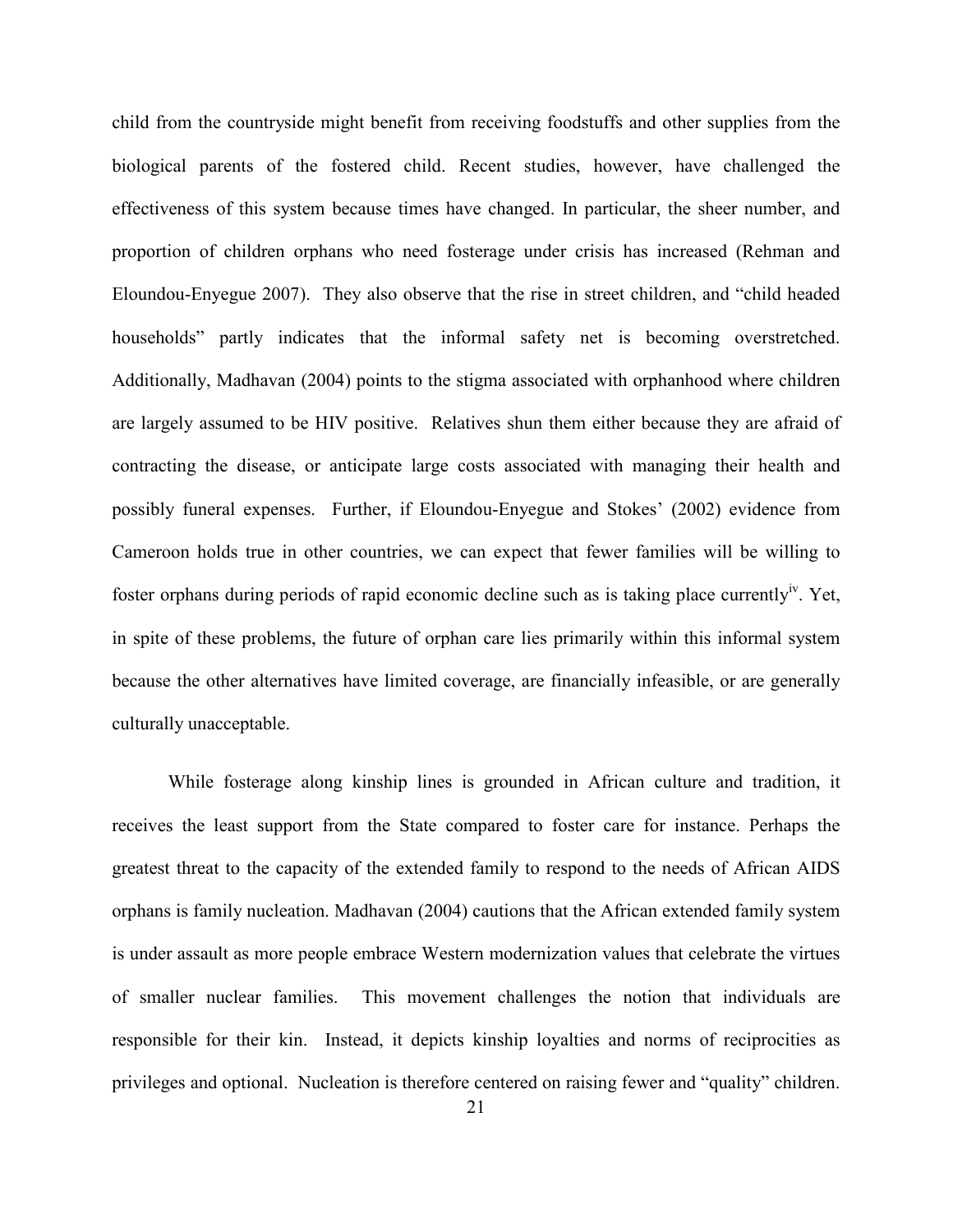Indeed, this notion is naturalized through representations in many forms. For instance, most text books in Africa reflect images of urban nuclear families comprising of a father, mother and two children; often a boy and a girl (Maganda, 2009). In short, a new form of individualism is slowly gaining ground in African societies. Yet, while nuclear families survive in Western contexts, they only do so because of a strong publicly-supported social safety net that caters for the poor and marginalized. But, most African States do not have similar institutions. In fact, given the emerging problems around universal safety nets in the United States, as well as in other European nations such as France, Africa could be better served by preserving and adapting the extended family system.

## Quality of Orphan Coverage

The extended family system provides deep care, as it meets physical and social needs such as food, shelter, health, education, psycho-social and spiritual care (Phiri and Webb 2002). Ideally, a child that is fostered among kin is raised within a family that reinforces community bonds while instilling local values and beliefs. Because the child grows up among family and kin, s/he has positive role models and mentors for professional success, community participation and selfless stewardship. Additionally, the extended family spiritually grounds orphans within chosen faiths in ways that build morality and reduce deviance. Moreover, an orphan who is fostered among kin may be able to develop deeper social ties. But, recent evidence suggests that the extended family system is not effective as a custodian of orphans' education (see Case and Ardington 2006; Evans and Miguel 2007; and Ainsworth and Filmer 2007). Below, I discuss three fundamental reasons that may explain the poor outcomes for fostered orphans including (1)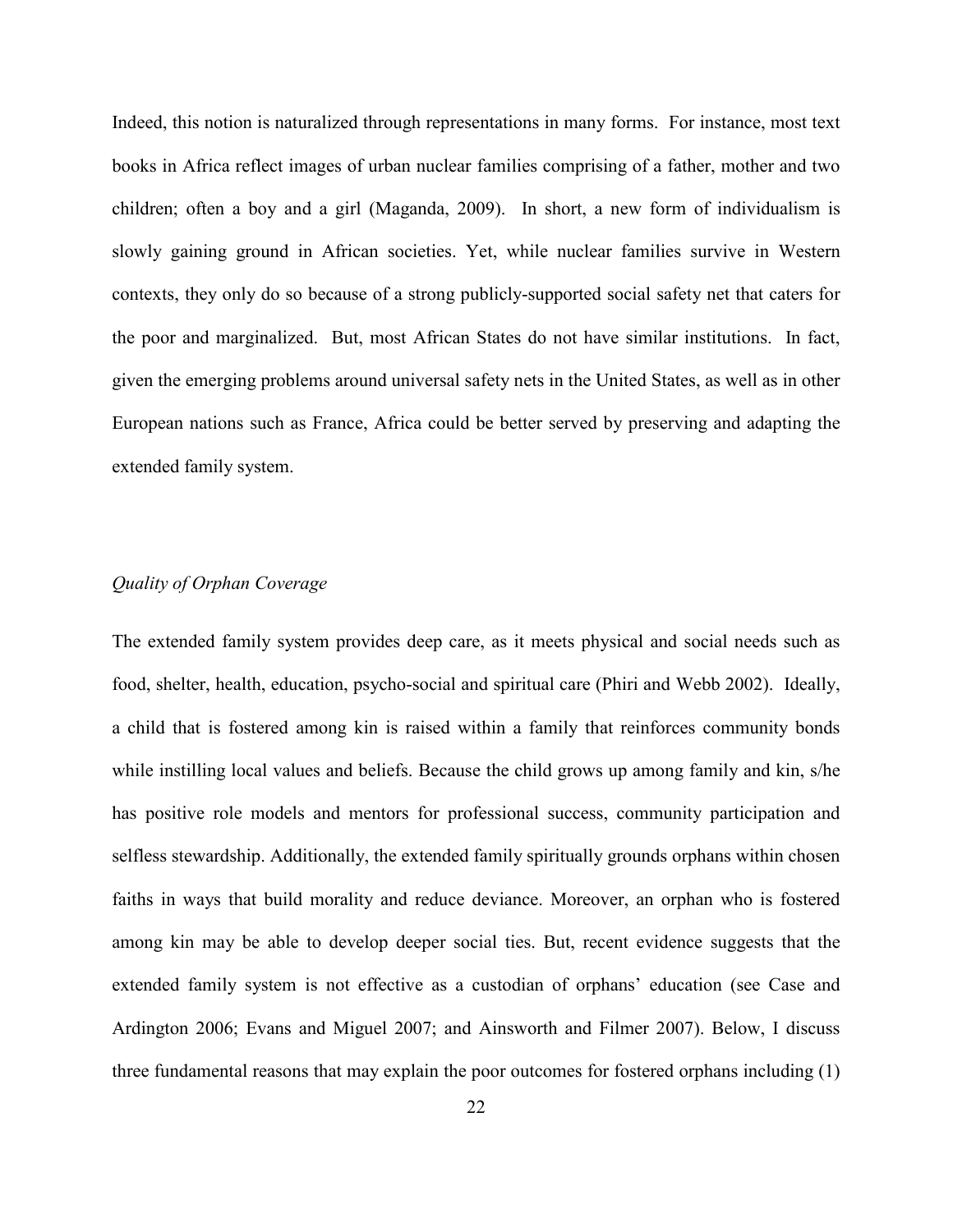underlying motivation for fosterage (2) direction of fosterage flow (3) commitment to honor sibling ties.

Whether extended family can provide high quality care to orphans depends on host families being able and willing to provide continued support. Recent evidence suggests a changing demographic where the landscape of caregivers is increasingly comprised of old grandmothers who are physically and financially unable to provide care (Madhavan 2004; Foster 2000; Rehman and Eloundou-Enyegue 2007). Even when families are able, their willingness to provide such care is crucial. This in turn depends on whether the family was motivated by altruism, social pressure, or reluctant acceptance of "visiting" relatives (Eloundou-Enyegue and Stokes, 2002). Importantly, fosterage may also be used instrumentally to meet the domestic labor needs of the receiving household. When altruism –a genuine desire to help others without expecting any return—is the motivation, then orphan should receive the greatest care and support. On the other hand, inferior outcomes are likely if fosterage is driven by all other motives listed above. Caution is therefore warranted against romantic perceptions of extended family networks as un-problematically harmonious and altruistic. Indeed, the future potential of this system could be enhanced by ensuring that children are placed with people who are not only able, but are also willing to be custodians of their wellbeing and education.

Furthermore, the potential of the extended family to buffer inequality between orphans and non-orphans largely depends on the direction of fosterage flows along a socioeconomic gradient. Eloundou-Enyegue and Kandiwa (2008) suggest that flows can be horizontal, downward, or upward, with each type having different implications for aggregate inequality among children. Circulation or horizontal flows occur when orphans are adopted into families of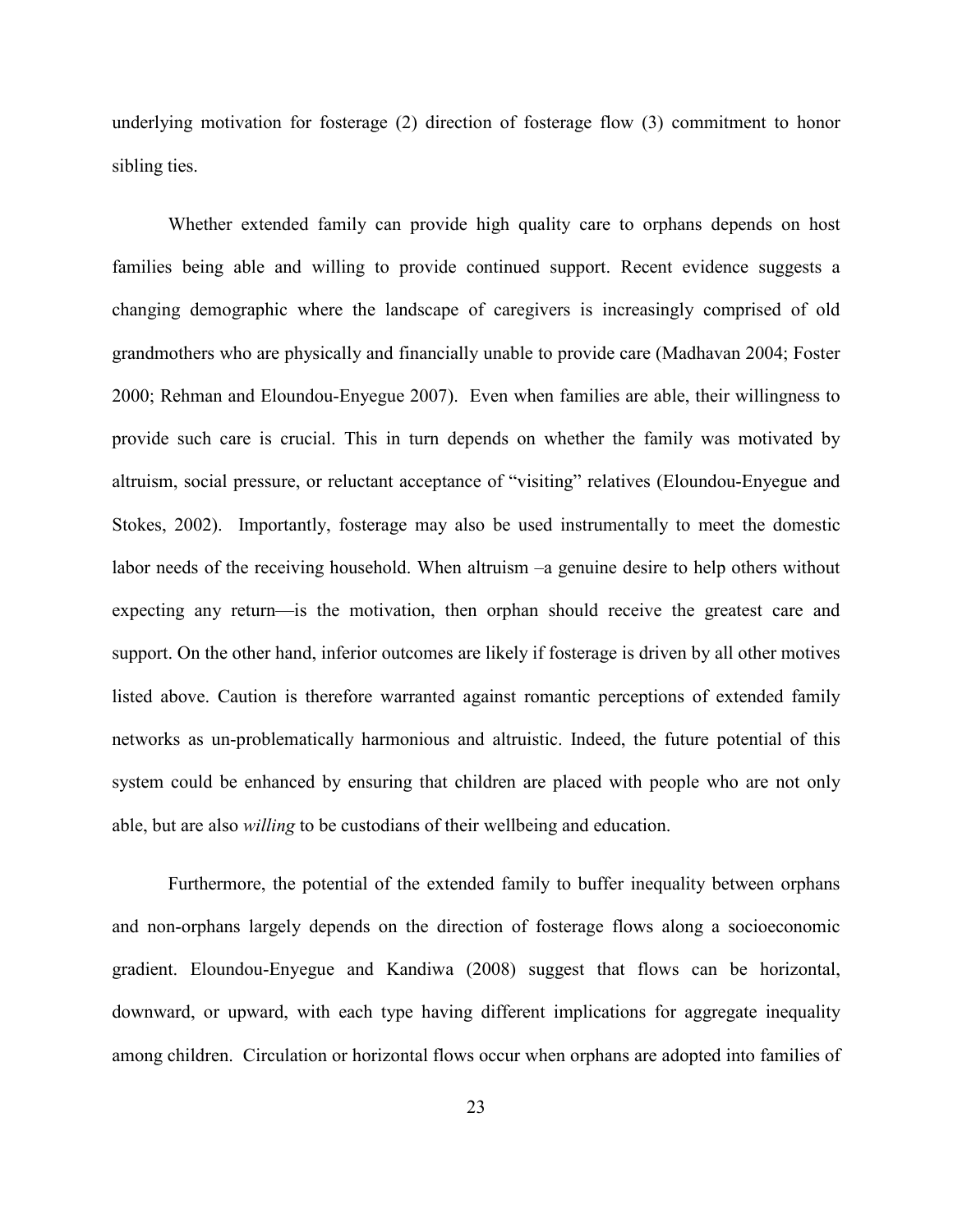similar economic and demographic profiles as their own. The flows are downward if orphans end up in families that are worse off than their original families. In such cases, the extended family network has the least potential to improve or maintain the wellbeing of orphans. Upward flows can occur within short distance and in this case, orphans from one socio-economic group are adopted into families of slightly better socio-economic status. Finally, orphans can get bumped into much wealthier and smaller households in ways that improves resources that are available for their wellbeing. Therefore, the true measure of the effectiveness of the extended family system in buffering the inequality in educational access and achievement of children is driven by the proportion of orphans who are circulated, compared to those who experience positive transitions after their parental death. A recent study by Ainsworth and Filmer (2007) suggests evidence of negative transfers of orphans, especially paternal orphans, along economic lines.

 A third measure of quality care is whether extended families can keep siblings together where possible. Although this aspect is important, it is vastly under-researched. While separating siblings is heart wrenching (Brodzinsky 2008), separation might at times be the only workable option, even if the system occasionally provides for communication and periodic reunions between these siblings. Apart from depth of care, the extended family system may also suffer from selection bias. As Rehman and Eloundou-Enyegue (2007) note, orphans tend to displace other poor children, and this becomes a zero-sum game where the care of orphans comes at the cost of other poor children. Moreover, fosterage opportunities often accrue along kinship lines rather than on need, conforming to The Hamilton Rule (see Case, Paxson and Ableidinger 2004).

Even with these limitations, the extended family system offers the greatest coverage. It also means that a greater proportion of orphans are falling through the cracks in ways that limits their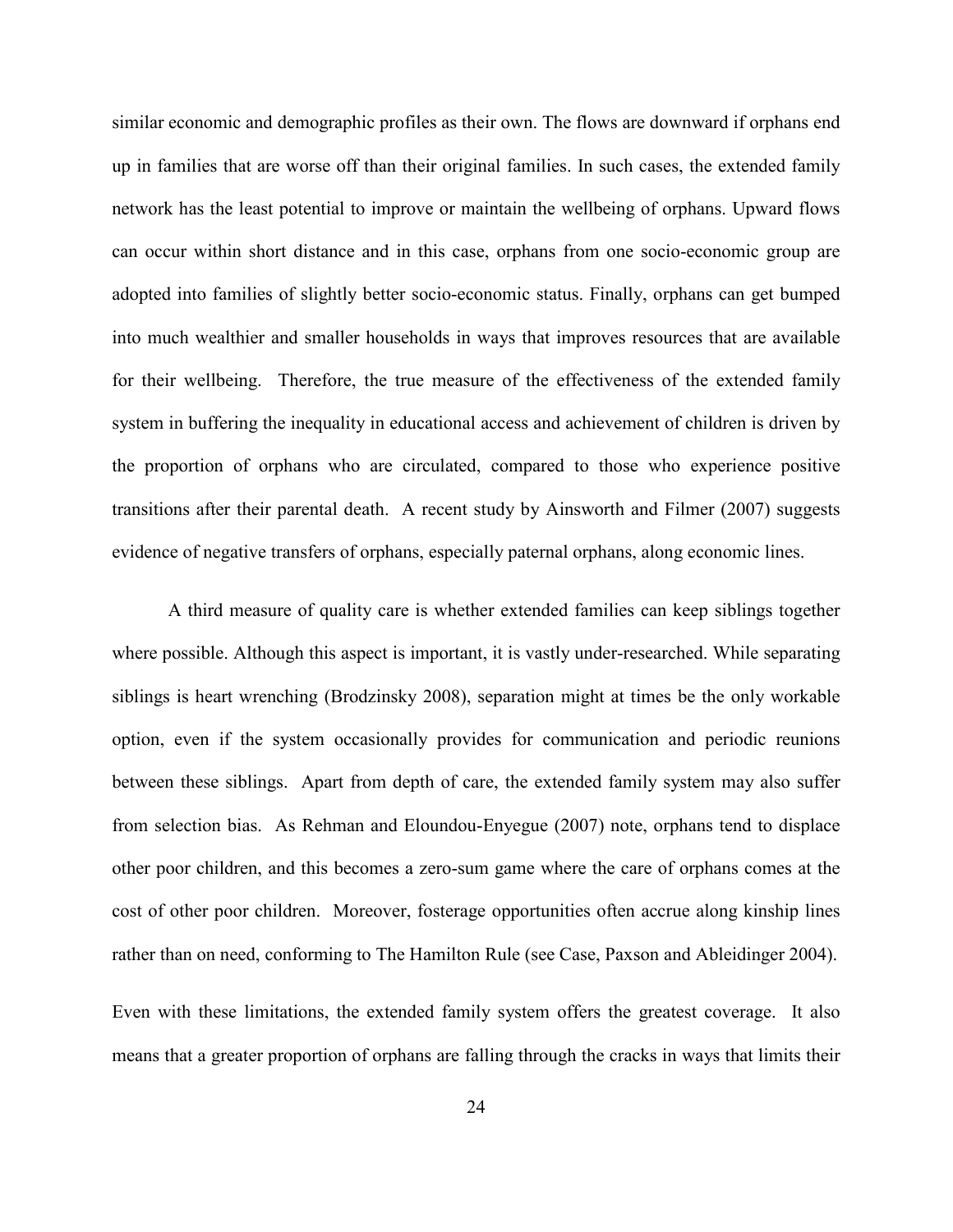life chances. As such, efforts towards improving the wellbeing of orphans should be targeted towards strengthening the extended family's commitment to orphans.

Accountability: The extended family system, at present, is lacking in accountability. Traditionally, fosterage decisions between sending and receiving families had socially sanctioned, albeit unwritten, rules of accountability. This compact breaks down for orphans because the receiving household does not have to respond to the child's biological parents in the case of inferior educational outcomes. Even when other relatives can play this monitoring role, this is clearly a weaker mechanism. The child has little recourse when faced with discrimination in terms of educational access (enrollment), participation (attendance) or investment (clothes, uniforms, fees, supplies, transportation, etc). In most African States, orphans suffer silently or they move to other relatives. The State neither enforces rules nor monitors families to ensure that children stay in school. Again, efforts towards promoting the wellbeing of orphans can easily focus on education. A rights-based approach should inform how foster parents treat and raise orphans. It is naïve to suggest that children claim their "rights" because of the obvious imbalance of power and the backlash that would result. Instead, mechanisms of accountability should be placed within the communities (by monitoring progress and wellbeing of orphans) and within the fostering families (by providing them with the financial and institutional support that eases the burden of fostering).

## 5. Child Headed Households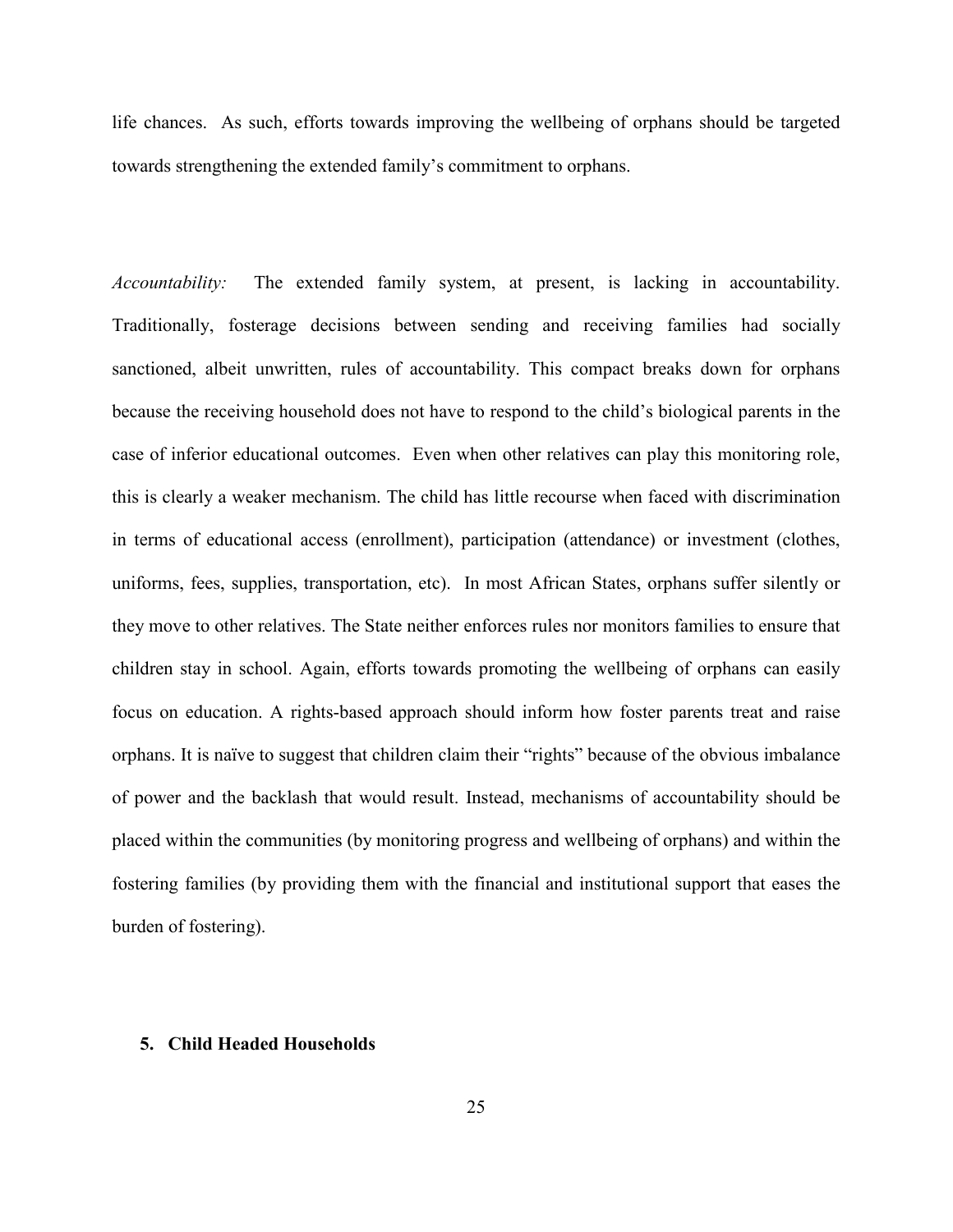Current Existence and Sustainability: Child Headed Households (CHHs) are households where children live without an adult. This recent construction has no precedent in African culture because traditionally, each household always had an adult to nurture children. The literature identifies three forms of CHHs, namely those who live alone; those who live alone with regular community contact, and those who live alone and receive financial and other support from religious organizations and NGOs (Rehman and Eloundou-Enyegue 2007; Foster 2000). There are few independent CHHs in most African countries. Where they do exist, their livelihoods are precarious. When journalists encounter them, they tend to paint graphic pictures of despair and social exclusion. In part because this system is recent, it is not yet overwhelmed. In theory, every home with orphans can become a CHH. Rehman and Eloundou-Enyegue (2007) note that some orphans may downplay their familial ties in order to justify eligibility for material support from NGOs. The question, though, is not whether CHH can cover many orphans, but whether society should allow it to grow? Clearly, this becomes a moral question. To my knowledge, this system lacks both political and legal support. Additionally, it defies the traditional African culture of the concept of "family" or "household". One could argue that the CHH is at the margins of the old and the new. On one hand, the community supervised model lends itself to traditional expectations of adult presence and oversight over children. On the other hand, the NGO-supported and independent households belong to the new forms of existence where children raise themselves.

 Most CHHs exist without State or external support. However, a growing number of NGOs, including World Vision, support these family forms (ibid). NGOs are well positioned to mobilize financial support locally and abroad. Yet, their financial backing is short-term in nature. Orphans often become even more vulnerable when NGOs withdraw their financial and other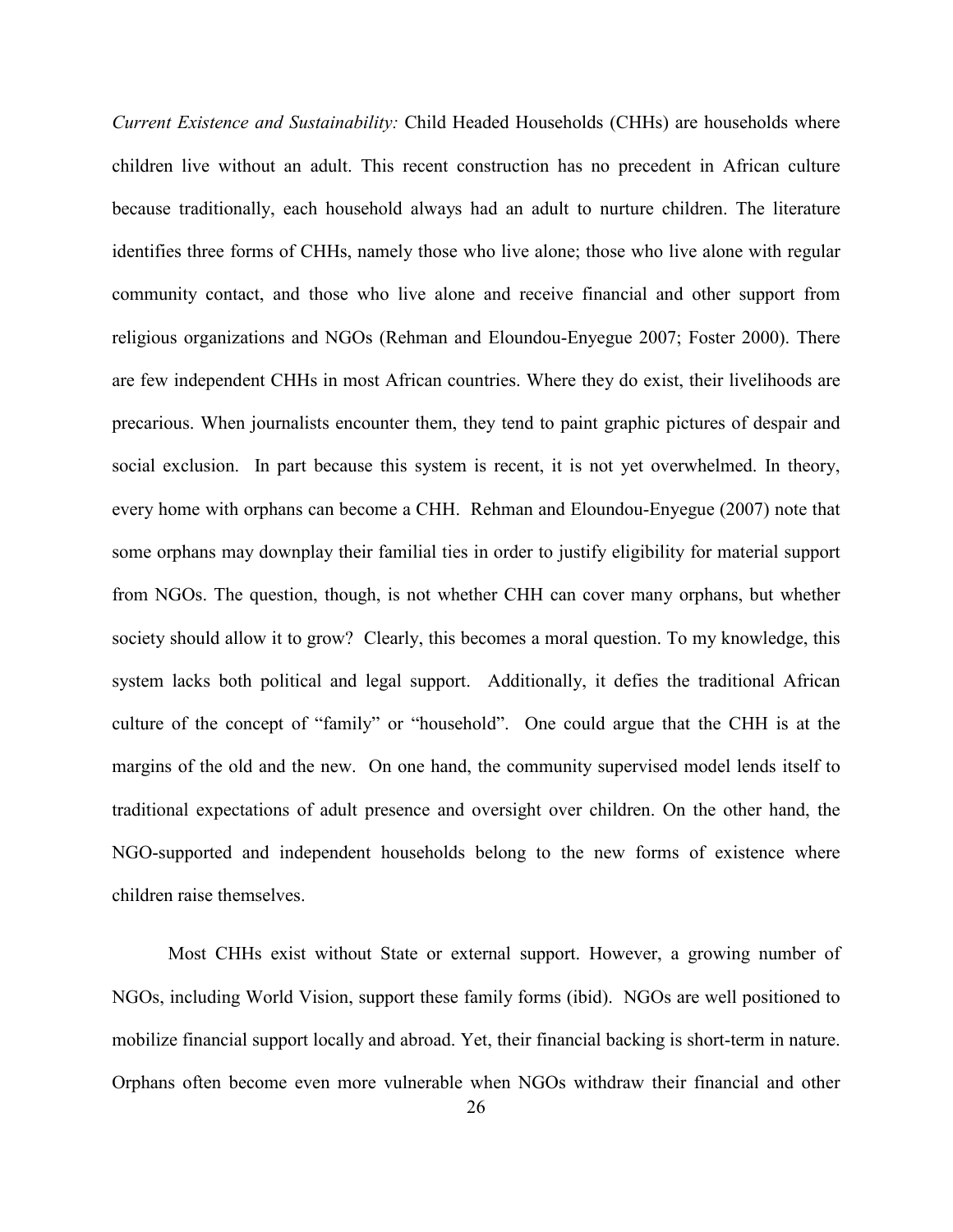material support. In periods of rapid economic downturns (such as the current global economic crisis), NGOs that depend on corporate generosity are at special risk of funding cutbacks. A possible solution may be to identify adults that join these CHHs, with state support. Where adult volunteers cannot be found, orphans could be absorbed into existing households. The State could provide financial resources to cover the costs of identifying living relatives. In the absence of willing relatives, those orphans could be placed with a non-related foster care family, again, trying to keep siblings together as much as possible.

Quality of Orphan Coverage: Compared to the extended family, orphanages, and foster care, CHHs provide the most questionable and variable depth of care. It makes it possible for children to remain stewards of their inheritance, where any exists, and subject to enforcement of inheritance laws in particular national and local contexts. However, it does not permit effective socialization. While some CHH have contact with NGO personnel or community volunteers, these adults fall short of replacing the constancy of parents in a child's life. Clearly, children who live alone often have to look within for support and for solutions to social, economic and psychological problems. In fact, their very existence provides a platform for rights violation as adults are not always present to protect them at night. In that regard, girls, especially those reaching adolescence, are particularly vulnerable to rape and other forms of sexual abuse. Overall, the existence of CHHs exacerbates inequality among children because it is likely that the poorest children are the ones who fail to attract relatives that are either willing to care for them and ensure their continued access to education.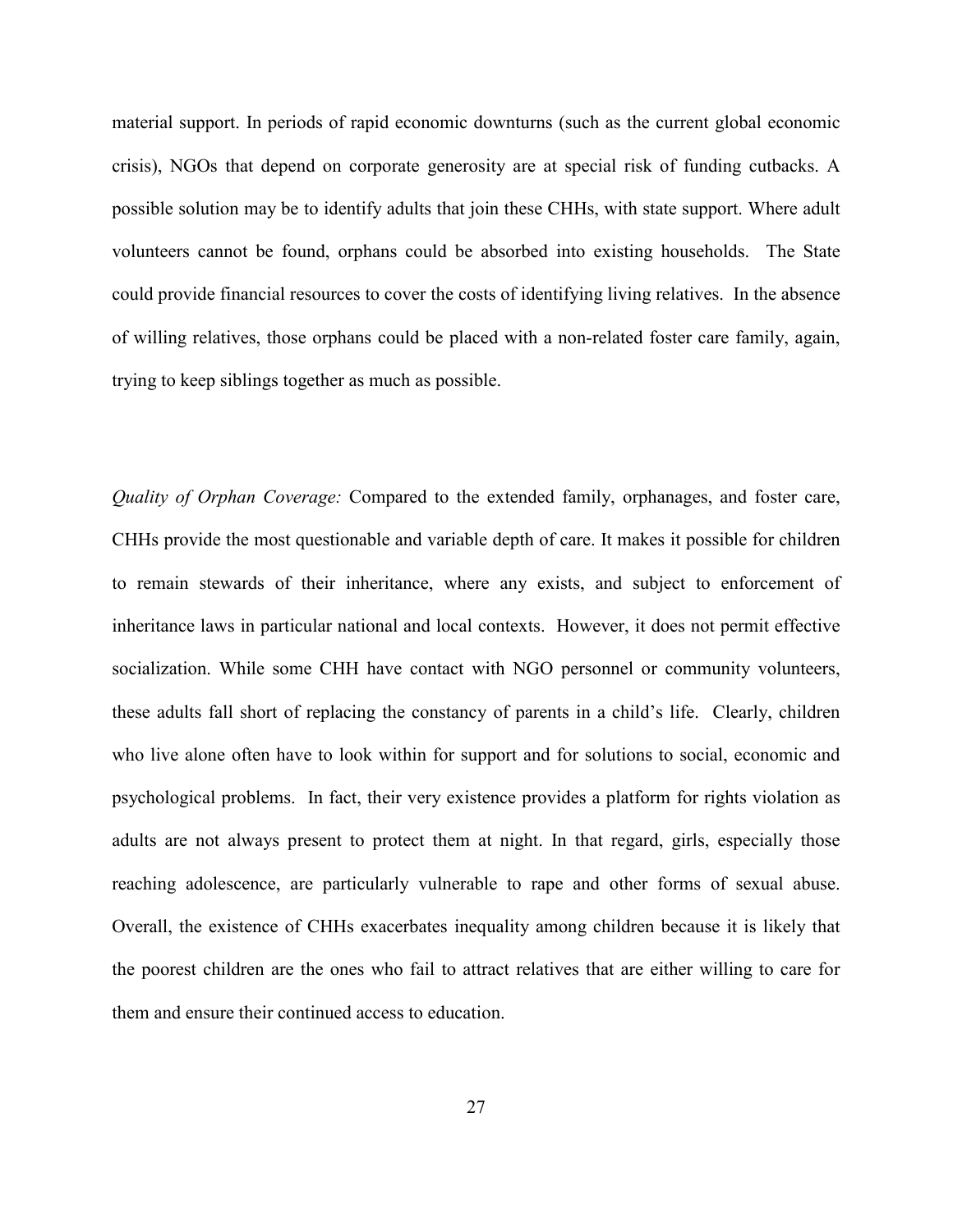Accountability: Orphans growing up in CHHs are most vulnerable because no one is a custodian or can be held accountable for their wellbeing. Society at large is the main guardian of their safety and wellbeing. Human capital theory suggests that it is in the best interest of society to tap all available human resources and provide equal opportunities to all children to explore their potential. This ideal is best tested when it comes to children's education because one never knows where "the next Einstein" could come from. Therefore, society loses if it fails to make use of all its human resources. Society also stands to lose by raising a subset of children, and later adults, who feel disenfranchised, and may therefore be more prone to deviance. Indeed, any credible efforts towards maintaining a façade of meritocracy must begin by providing real and substantive opportunities to less fortunate children. Orphans unambiguously meet this criterion.

# Conclusion

At a time when many sub Saharan African countries must deal with rapidly growing orphan populations, this study critically analyses the strengths and weaknesses of existing mechanisms for orphan care. The review covers both formal institutions --such as local and international adoption, foster care, orphanages-- and informal mechanisms like the extended family system and child headed households. Results corroborate previous studies in suggesting that the future of orphans' care largely belongs to the extended family system. However, since this system is showing signs of fatigue and is becoming overburdened, research is needed to examine how its weaknesses could be addressed, especially with regards quality of care and accountability. Also, this paper highlights areas where alternative institutional arrangements may complement the extended family system in raising orphans. The paper contends that society cannot (or should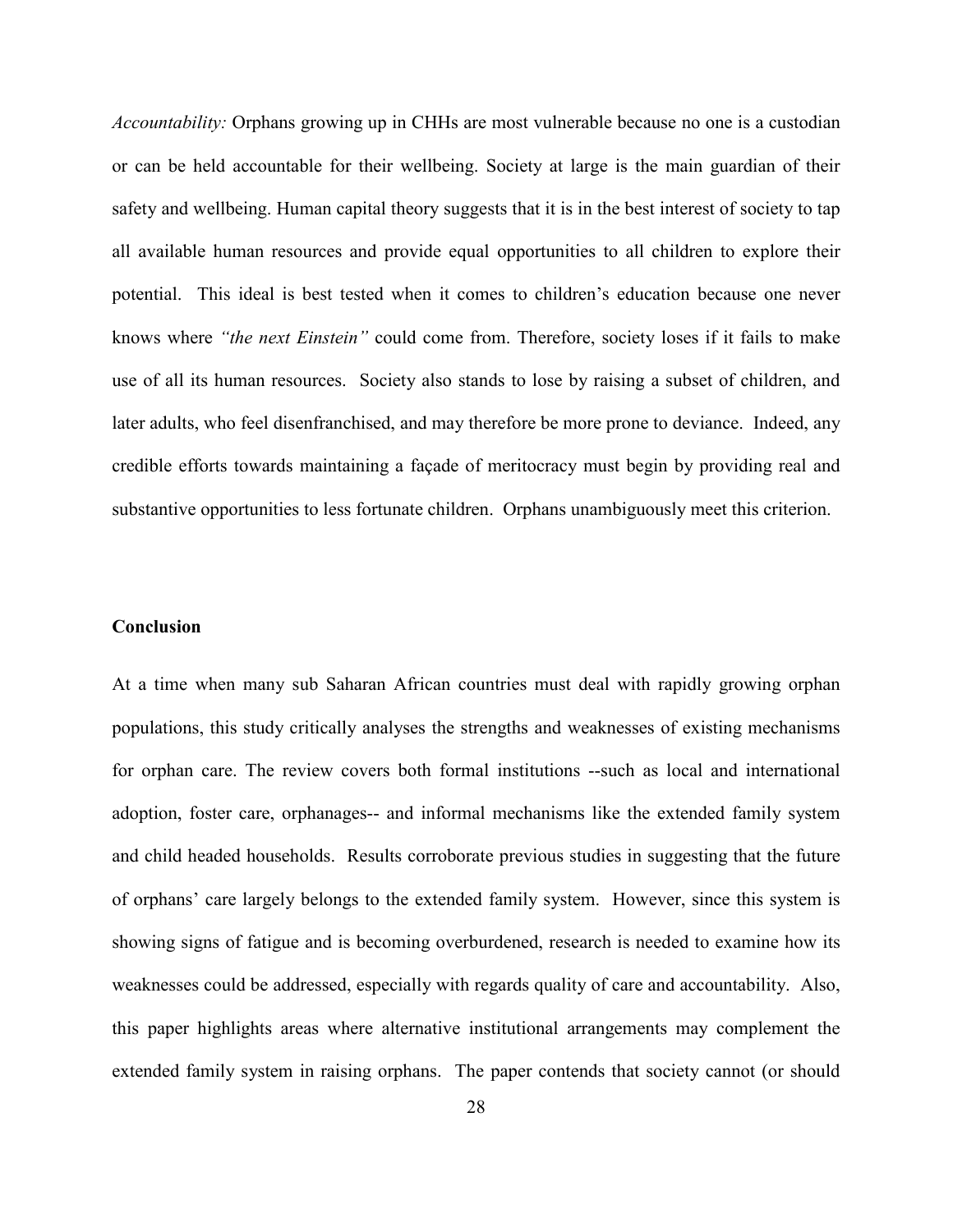not) let orphans bear the burden of their circumstances by growing up in Child Headed Households. Indeed serious efforts aimed at improving the wellbeing of orphans should identify what is best across all models and find areas in which ideas, methods, and practices could be cross-fertilized.

#### Bibliography

Ainsworth M. and D. Filmer. 2006. "Inequalities in children's schooling: AIDS, Orphanhood, Poverty, and Gender." World Development, 34 (6): 1099-1128.

Africa Research Bulletin (2007) Chad-France, Zoe's Ark Affair, Blackwell Publishing.

Bledsoe, C.H., D.C. Ewbank, and U.C. Isiugo-Abanihe. 1988. "The effect of child fostering on feeding practices and access to health services in rural Sierra Leone." Social Science and Medicine, 27 (6): 627-636.

Bledsoe C.H. and A. Brandon. 1992. "Child fosterage and child mortality in sub-Saharan Africa: Some preliminary questions and answers" pp 279-302, In Mortality and society in sub-Saharan Africa, Edited by E. van de Walle, G. Pison and M. Sala-Diakanda, Oxford: Clarendon.

Bongaarts, J. 1996. "Global Trends in AIDS Mortality." Population and Development Review, 22 (1): 21-45.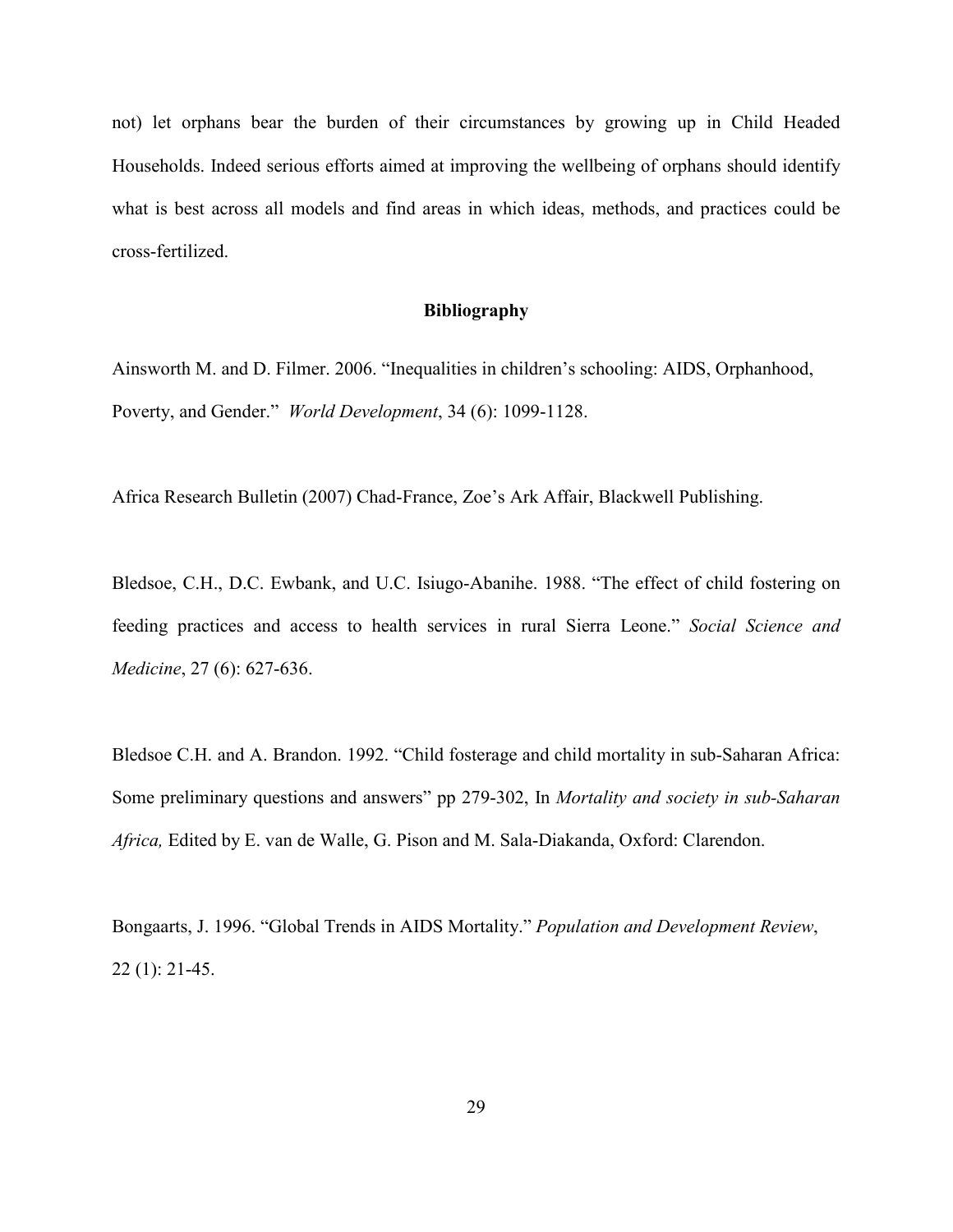Brodzinky, D. 2008. "The Experience of Sibling Loss in the Adjustment of Foster and Adopted Children" In Siblings in Adoption and Foster Care: Traumatic Separations and Honored Connections, Edited by D.N. Silverstein and S.L. Smith, Praeger, Westport, Connecticut, London.

Case, A., C. Paxson, and J. Ableidinger. 2004. "Orphans in Africa: Parental Death, Poverty, and School Enrollment." Demography, 41 (3): 483-508.

Case, A. and C. Ardington. 2006. "The Impact of Parental Death on School Outcomes: Longitudinal Evidence from South Africa." Demography, 43 (3): 401-420.

Deininger, K. , M. Garcia, and K. Subbarao. 2003. "Aids- Induced Orphanhood as a Systemic Shock: Magnitude, Impact, and Program Interventions in Africa." World Development, 31 (7).

Deininger, D. A. Crommelynck and G. Kempaka. 2005. Review of Development Economics, 9 (3): 303-324

Duncan, G. and J. Brookes-Gunn (eds). 1997. "Consequences of Growing Up Poor." Russell Sage Foundation. New York.

Eloundou-Enyegue P.M. and S. Stokes. 2002. "Will economic crises in Africa weaken ruralurban ties? Insights from child fosterage trends in Cameroon." Rural Sociology, 67 (2): 278-298.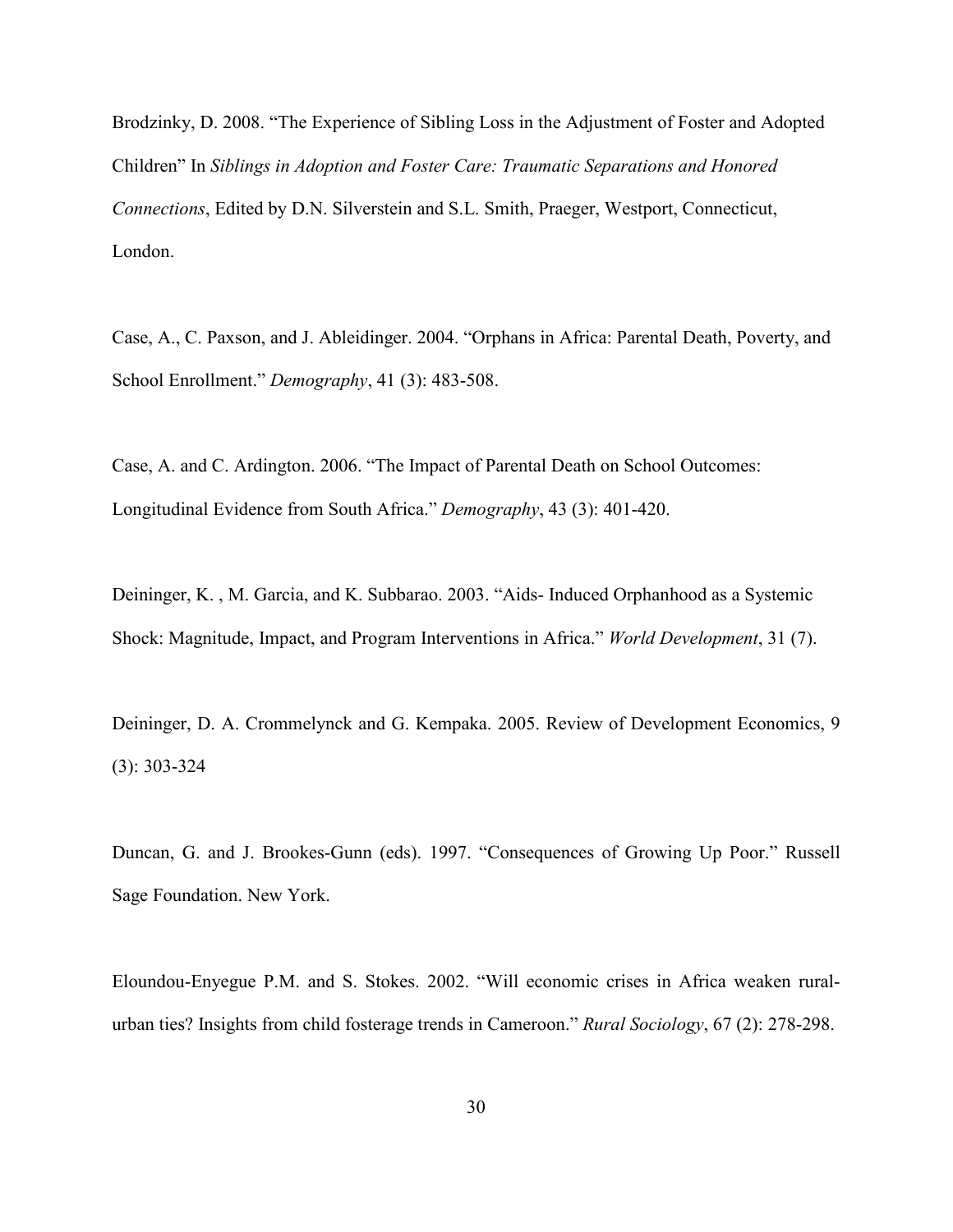Evans, D.K. and E. Miguel. 2007. "Orphans and Schooling in Africa: A Longitudinal Analysis." Demography, 44 (1): 35-57.

Drew, R.S., C. Makufa, and G. Foster. 1998. "Strategies for providing care and support to children orphaned by AIDS." AIDS Care, 10 (Supplement 1): S1-S15.

Foster, G. C. Makufa, R. Drew, S. Kambeu and K. Saurombe. 1996. "Supporting Children in Need Through a Community-Based Orphan Visiting program." AIDS CARE, 8 (4).

Foster, G., C. Makufa, R. Drew and E. Kralovec. 1997. "Factors Leading to the Establishment of Child Headed Households: The Case of Zimbabwe." Health Transition Review, 7 (2): 155-168

Foster, G. 2000. "The Capacity of the Extended Family Safety Net for Orphans in Africa." Psychology, Health and Medicine, 5 (1).

Isiugo-Abanihe, Uche, C. 1985. "Child Fosterage in West Africa" Population and Development Review, 11 (1) : 53-73.

Kendall, N. and C. O'Gara. 2007. "Vulnerable Children, Communities, and Schools: Lessons from Three HIV/AIDS Affected Areas. Compare, 37(1): 3-21.

Kolm S.C. 2000. Introduction in Louis-André Gérard-Varet, Serge-Christophe Kolm, Jean Mercier Ythier Economics of Altruism, Giving, and Reciprocity, St Martins Press.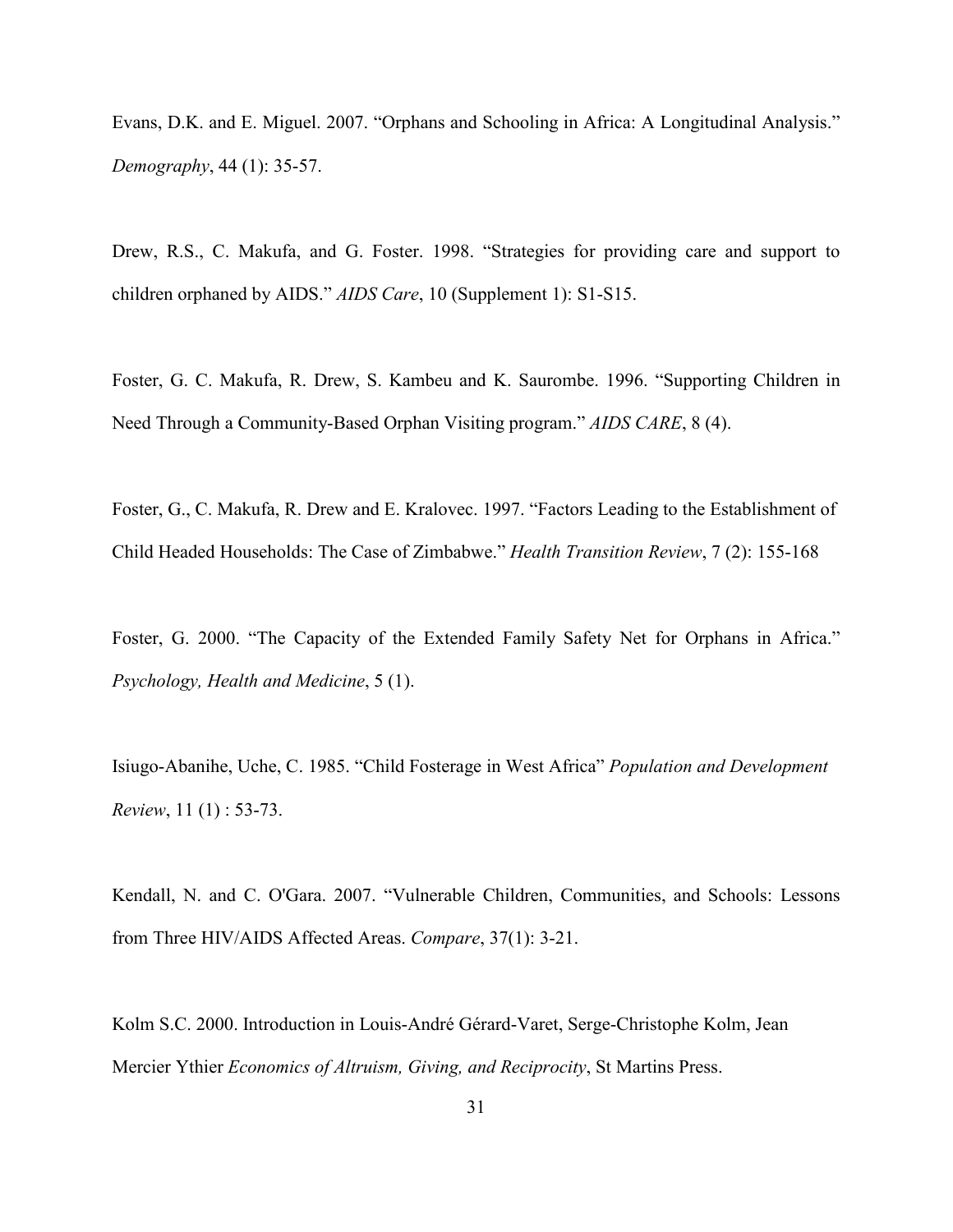Ksoll, C. 2007. "Family Networks and Orphan Caretaking in Tanzania" In Northeast Universities Development Consortium Conference, Center for International Development, Harvard University Kennedy School of Government in Cambridge, Massachusetts. October 26- 27.

Madhavan, S. 2004. "Fosterage Patterns in the age of AIDS: continuity and change." Social Science and Medicine, 58: 1443-1454.

Maganda, D. 2009. "A Melody of Words in Worlds, A Literacy Need for Rural Tanzanian Schools." In the 53<sup>rd</sup> Annual Conference of the Comparative and International Education Society Meetings, , Charleston. South Carolina. March 22-26.

Menozzi, C .2008. "What Do We Know About Adoption." Presentation to the Population Association of America (PAA) Anuual Meetings, Louisiana.

Mishra, V. and S. Bignami-Van Assche. 2008. "Orphans and Vulnerable Children in High Prevalence Countries in sub-Saharan Africa." DHS Analytical Studies No. 15, Macro International, Calverton, MD.

Phiri, S. and D. Webb. 2002. "The Impact of HIV/AIDS on Orphans and Programme and Policy Responses." Chapter 15 in AIDS, Public Policy and Child Wellbeing, by A.C. Giovanni, UNICEF-IRC, www.unicef-icdc.org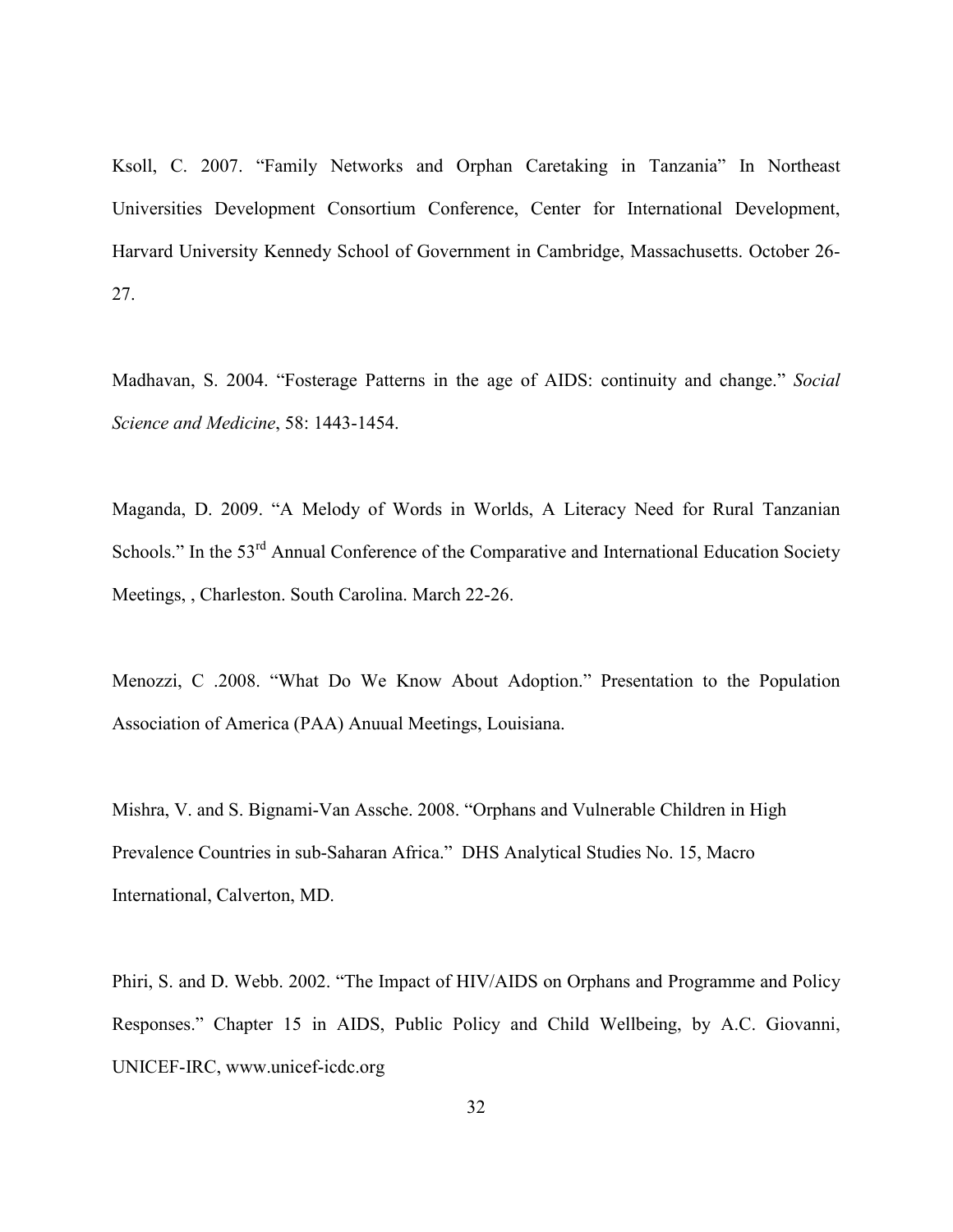PRB (2008) World Population Data Sheet, PRB, New York, NY.

Rehman, A. and P.M. Eloundou-Enyegue. 2007. "Min(d)ing the Orphans; African Crises, Rescue Institutions, and the Economy of Orphanhood." The Current, The Cornell Public Policy Journal of the Cornell Institute for Public Affairs, 11 (1).

Sanou, D., H. Turgeon-O'Brien, S. Ouedraogo, and T. Desrosiers. 2008. "Caring for orphans and vulnerable children in a context of poverty and cultural Transition: A case study of a group foster homes program in Burkina Faso." Journal of Children and Poverty.14 (2).

Subbarao, K., A. Mattimore, and K. Plangemann. 2001. "Social Protection of Orphans and Other Vulnerable Children: Issues and Good Practice Program Options." AFR HD Working Paper.

UNAIDS. 2004. "Children on the Brink." Joint Report of Orphans Estimates and a Framework for Action, United Nations, New York, NY.

-- (2006) Report on the Global AIDS Epidemic 2006, United Nations, New York, NY.

--(2008) Report on Global AIDS Epidemic, United Nations, New York NY.

UNICEF. 2006. "Africa's Orphaned and Vulnerable Generations: Children Affected by AIDS." United Nations, New York NY.